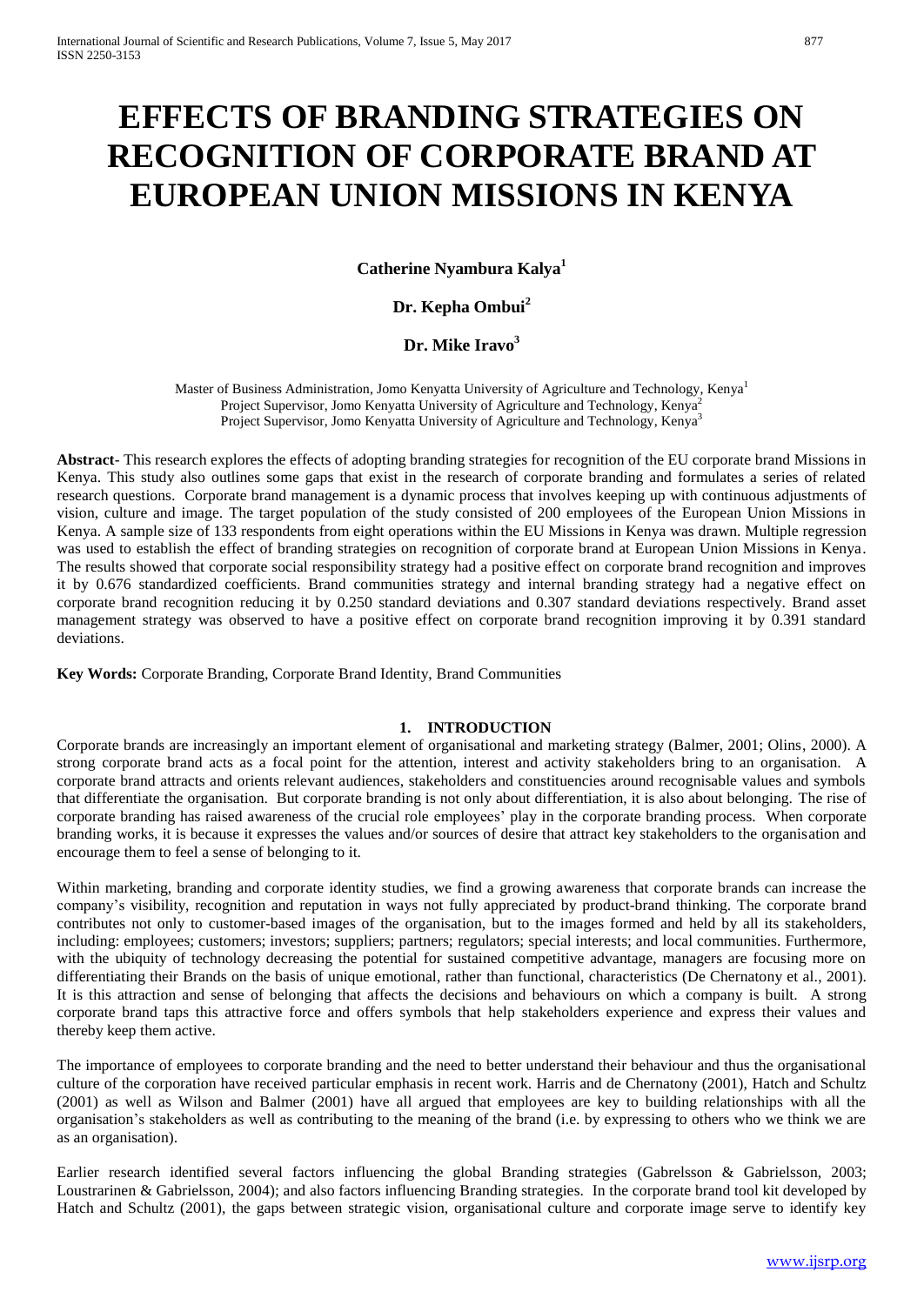#### ISSN 2250-3153

problem areas for corporate brands. As corporate branding is about multiple stakeholders interacting with the organisation's employees, its success largely relies on employees' attitudes and behaviours in delivering the brand promise to external stakeholders (Schultz, & De Chernatony, 2002). To be recognised as a high-performing corporate brand, organisations have to understand and orchestrate their employees to align their attitudes to brand values and encourage a brand supporting behaviour. The corporate brand must resonate with the tacit meanings and values that organisational members hold and use (i.e. their actual identity). To create an authentic corporate brand, the organisation should build on the cultural values that produce the tacit symbolic meaning of the organisation. This implies that organisational members are important contributors to the creation of corporate brand value. The corporate brand most likely to succeed is one that directly connects strategic vision and organisational culture.

Corporate branding refers to the practice of promoting the brand name of a corporate entity, as opposed to specific products or services. The activities and thinking that go into corporate branding are different from product and service branding because the scope of a corporate brand is typically much broader. Corporate brands are characterised by their cultural, intricate and tangible elements and should demand total organisational commitment. In most instances, the conscious decision by senior management to distil the attributes of the organisation's identity in the form of a clearly defined branding proposition. This proposition may be viewed as a covenant with key stakeholder groups and networks which underpin an organisation's effort to communicate differentiate and enhance the brand by means of concerted communicated message or messages across multiple channels of communication. Corporate branding management requires senior management support (Balmer, 2001).

Corporate branding efforts generally involve projections of the company's distinctiveness by using the total corporate communication mix to influence external audiences, who are thereby encouraged to perceive and judge the organisation and its multiple offerings as attractive and desirable. Such images are expected to influence stakeholder behaviour in ways that generate brand equity at the corporate level (Keller, 2000).

Management practice suggests that stronger brands result from a consistent corporate brand identity with harmonised identity components. The EU Missions in Kenya have completed numerous successful projects and programmes in various sectors such as; infrastructure, communications and transport, water and energy, rural development, agriculture and food security, the environment and the sustainable management of natural resources, health and vocational training and governance. However, there is a major gap in communicating and aligning the EU corporate brand strategy to its employees. Thus, the employees within EU Missions in Kenya do not understand the EU as a corporate brand, its mandates, commitment and its responsibilities especially its stakeholders within whom they interact. As a result, the employees are not able to deliver the brand supporting behaviour and attitudes to the intended audience. In essence, it is through employees understanding their role and through aligning of corporate branding strategies that recognition of the EU corporate brand can be achieved. This study therefore, seeks to determine the effects of corporate branding strategies on the recognition of corporate brand at European Union Missions in Kenya.

The General objective of this study is to determine the effects of branding strategies on recognition of corporate brand at European Union Missions in Kenya. The specific objectives sought to determine the effects of corporate social responsibility on corporate brand recognition at European Union Missions of Kenya, to establish the effects of brand communities on corporate brand recognition at European Union Missions of Kenya, to establish the effects of internal on corporate brand recognition at European Union Missions of Kenya and to determine the effects of brand asset management on Corporate brand recognition at European Union Missions of Kenya.

### **2. LITERATURE REVIEW**

Creating a coherent perception of an organisation in the minds of its various stakeholders is a major challenge faced by many organisations. Particularly in large multinational or international organisations, speaking with one voice is a challenging task. Large organisations often comprise multiple branches or divisions and subsequently multiple brands and cultures. Orchestrating the signals these diverse corporate subdivisions send out to their stakeholders is often impeded by various aspects such as historic turf wars between divisions, cultural and language differences, deficient management structures and unclear responsibilities, or simply by spatial separation. Furthermore, incoherence in messages and difficulties in co-ordination are often fostered by communication representatives' narrow focus on their particular stakeholder groups.

Certainly, during the late 1990s and the early 2000s, Branding emerged as a significant area of emphasis not only for companies and their products, but also for municipalities, universities, other Non-profit Organisations and even individuals. Branding became ubiquitous. Many consumer product companies began branding their products in earnest in the mid-to-late 1800s. Much of this work has been conceptual and, to date, there has been only limited empirical investigation of the processes that enable an organisation to engage successfully in Corporate Brand management.

Establishing successful Corporate Brand management practices relies on the identification of two factors: the mix of variables that comprise the Corporate Brand and the development of a marketing and brand management system for understanding this process of direction and control. Corporate Branding draws on the traditions of Product Branding in that it shares the same objective of creating differentiation and preference. However, this activity is rendered more complex by managers conducting these practices at the level of the organisation, rather than the individual product or service, and the requirement to manage interactions with multiple stakeholder audiences. There is support in recent literature for an increasing focus on the role of the organisation as a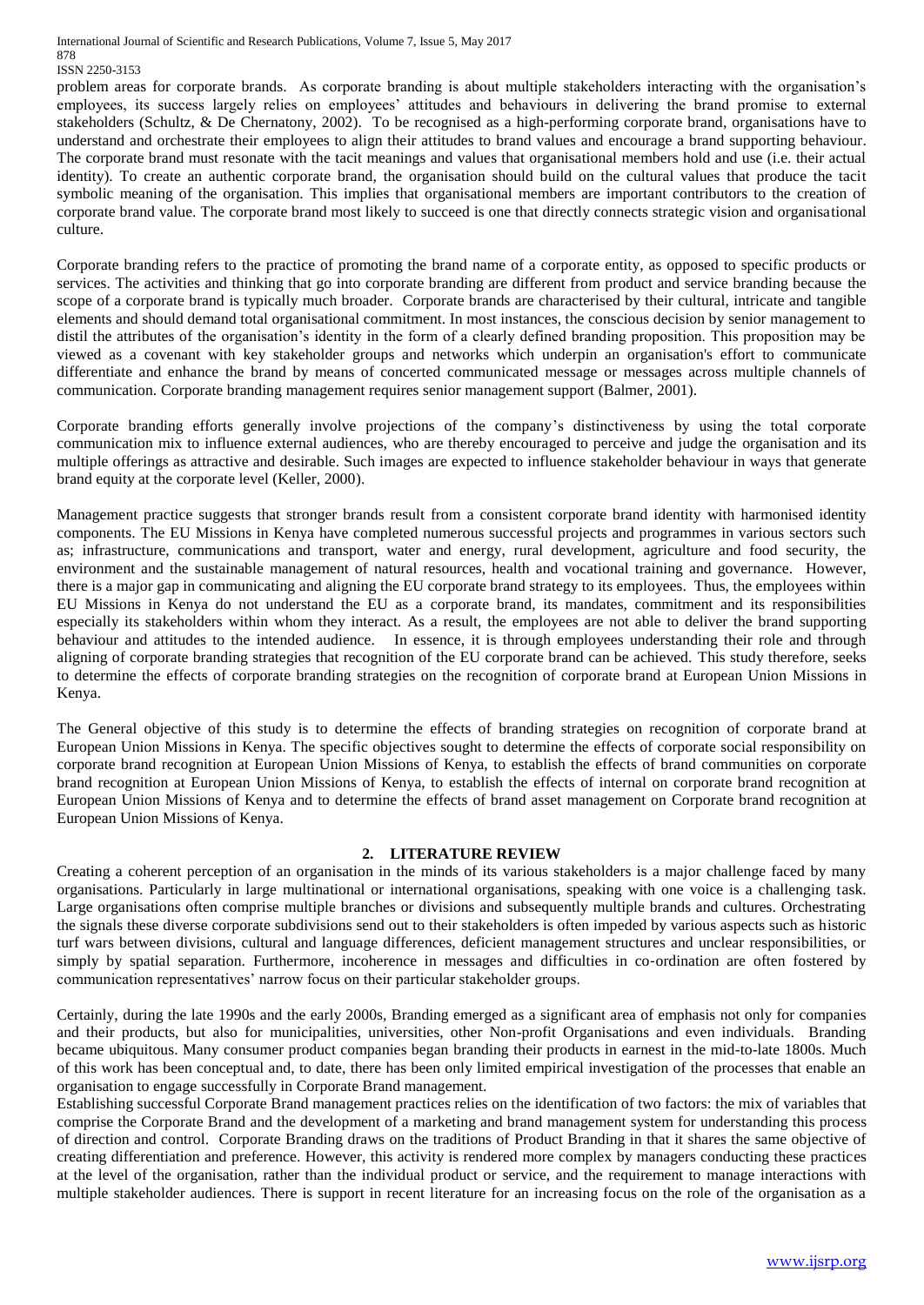strategic element in the Branding process (Abratt & Mofokeng, 2001; Cheney & Christiansen, 1999). It also highlights some of the problems inherent in managing a wider set of variables associated with the organisation.

# **2.1 Corporate Social Responsibility**

CSR has been recognized all around the world as one of the suitable ways that should be applied in any business operations. It is believed that running a business ethically and responsibly will be able to construct a sustainable business success. In so doing, various benefits can be created abstractly and concretely, for example good images and brand valuation can be increased and good reputation of the organizations can be built as well (Bevan et al., 2004; Schaltegger & Burritt, 2005; Weber, 2008).

Apart from these, opportunity sources and innovation creation abilities can be expanded (Porter & Kramer, 2006; Stephenson, 2009; Weber, 2008). CSR also helps the organizations effectively deal with risks caused by social pressures and pressures from benefit groups (Bevan et al., 2004; Schaltegger & Burritt, 2005). Nowadays, CSR is becoming a business standard for any business organizations to provide their society with ethic performances (Cheng & Ahmad, 2010). All in all, CSR plays a vital part in developing businesses to be sustainably successful in the word of increasingly intense competitions these days.

Currently, consideration has been taken into the stakeholders' decision making involving among others, the organisations social responsibility. So, socially responsible investment has been progressively more concerned. With CSR, socially and environmentally destructive effects can be avoided, different needs of relevant stakeholders can be properly satisfied and high effectiveness of the corporate governance can be balanced. These require leaders who are able to proficiently tackle with such the changes. With the qualified leaders, any risks out of the corporate performances can be reduced. This is a new challenge for most organisations.

### **2.2 Brand Communities**

Research on corporate branding has, in recent years, demonstrated a growing reflexivity about how brands are perceived by various actors inside and outside organisations and their responses to those perceptions. Corporate branding needs to be understood not only as a means of positioning, marketing and 'selling' a certain set of associations and images to consumers, it should also consider how consumers, employees, shareholders, suppliers and other interested parties respond to a an organisation based on what they think they know about it. The expression of an organisation's identity (or identities) through multiple channels, media platforms and business functions has, therefore, received increasing attention from scholars in corporate branding (Schultz, Hatch & Larsen, 2000).

Because the organisation is now conceived of as an 'expressive' entity capable of influencing the opinions of a range of stakeholders, both internally and externally, several scholars have called for a more integrative and multidisciplinary approach to the study of organisational identity, an approach which can more comprehensively articulate the ways in which organisations perceive themselves and how they want to be perceived by others (Dacin & Brown, 2006; Schultz, Hatch & Larsen, 2000).

### **2.3 Internal Branding**

A strong brand has been found to be instrumental in the facilitation of improved brand loyalty, improved and greater stakeholder value, and clear, valued and sustainable points of differentiation as well as the simplification of decision making and the establishment of expectations (Davis, 2000; Keller, 2003). Employees who are in consensus with an organisation's brand are more likely to act consistently in ways supporting how the organization hopes that external stakeholders perceive it. By establishing effective systems for the management of the corporate brand, an organisation may engage its employees in its mission and plans (strategic, tactical and operational).

This engagement of employees in branding, leading to their representation of brand qualities to external stakeholders is often times referred to as internal branding, employee branding, or internal marketing (Keller, 2003; Mitchell, 2002). While branding initiatives most frequently focus on external stakeholders, internal branding and/or /employee branding efforts establish systems/processes and consequent employee behaviours that are consistent with the external branding efforts.

The terms employee branding and internal branding are essentially synonymous has also been used to describe these activities and programs (Mitchell, 2002). The organisation engages itself in activities to set up the stakeholders' perception. Delivering the brand promise depends on employees who, during encounters with stakeholders, determine whether the promise is kept or broken. To ensure that employees are able to deliver the brand promise, the organisation needs to engage in any activities and strategies that aid employees in their ability to deliver on brand promise.

Hatch and Schultz (2001) stress the importance of a coordinated internal and external corporate branding program and the inherent benefits of strategies that address not only the needs and wants of the stakeholders, but the proper hiring, placement, training, and motivation of employees who must deliver the corporate brand's promise. Management should be responsible for corporate brand training and education, that is, recruiting, training, motivating, rewarding and providing equipment and technology.

For instance, regular brand training sessions, a brand-based intranet site, internal publications, a speaker series, and even periodical corporate brand promise reminders on the start-up screens of employees' computers and Hallmark conducting periodical internal assessments of employees' perceptions of the corporate brand with the intent of focusing on closing the gaps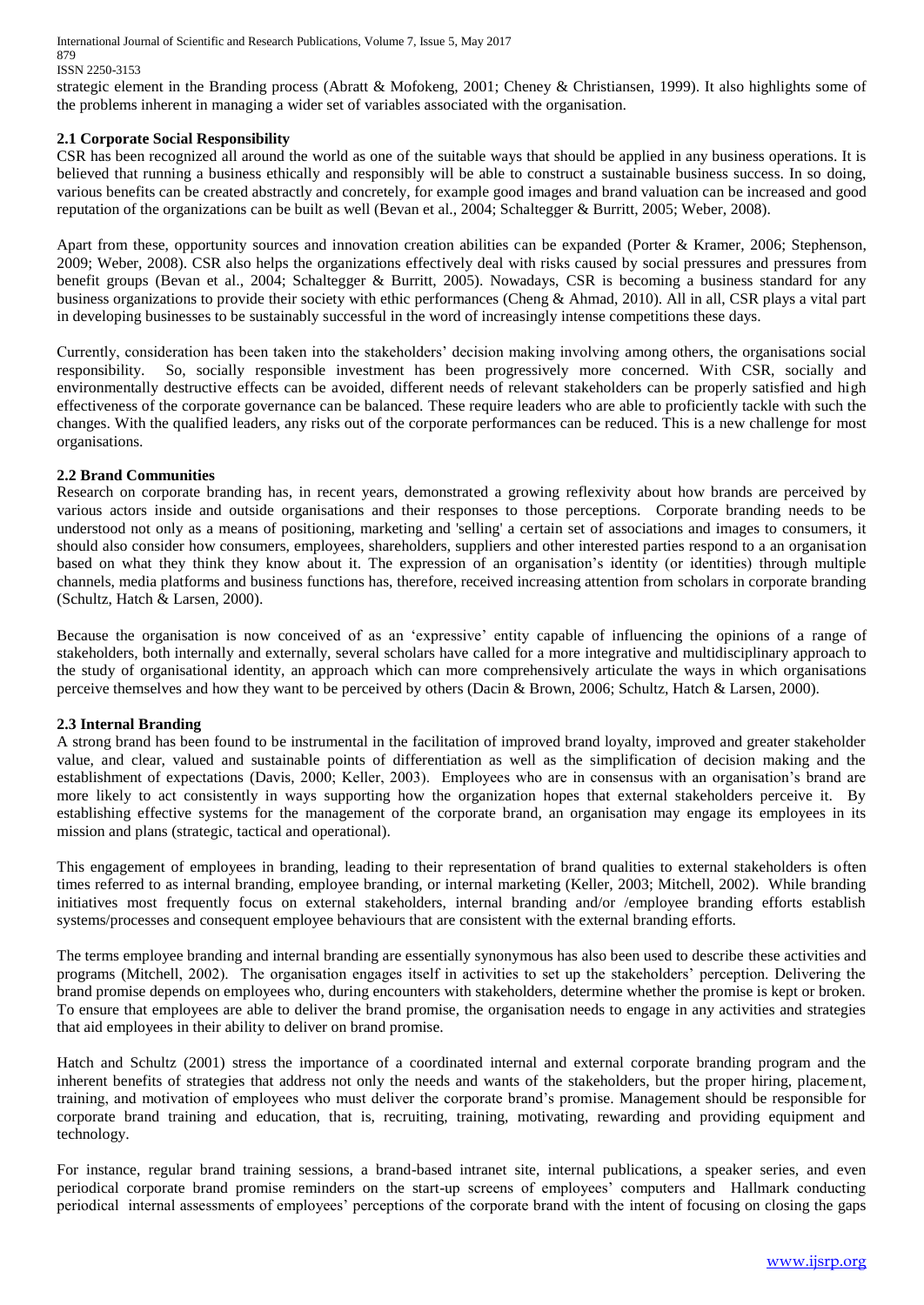#### 880 ISSN 2250-3153

between internal and external stakeholder perceptions (Davis, 2000). The assumption that internal branding could shape employees' behaviour is largely based on the assumption that when employees understand and are committed to corporate brand values; they will perform in ways that live up to stakeholders' brand expectations.

#### **2.4 Brand Asset Management**

The Brand Asset Management process involves four phases and eleven steps. The first phase is to develop a brand vision. It consists of a single step: developing the elements of a brand vision. The basic objective of this step is to clearly state what the branding efforts must do to meet corporate goals. The second phase is to determine the organisation's "Brand Picture" by understanding consumer perceptions about the brand and that of competitor brands.

This phase consists of three steps: determining the brand's image, creating the brand's contract - list of customer's perceptions of all the current promises the brand makes-, and crafting a brand-based customer model. This allows for understanding how consumers act and think, and how and why they make their decisions. The third phase is to develop a brand asset management strategy, in order to determine the correct strategies for achieving goals according to the brand vision. This phase consists of five steps: positioning the brand, extending the brand, communicating the brand's positioning, leveraging the brand, and pricing the brand. Finally, the fourth phase is to support a brand asset management culture. This final phase consists of two steps: creating a measure of the return on brand investment, and establishing a brand-based culture.

### **2.5 Critique of Existing Literature and Research Gaps**

Corporate branding has been criticized as drawing on the traditions of product branding in that it shares the same objective of creating differentiation and preference. However, this activity is rendered more complex by managers conducting these practices at the level of the organisation and the requirement to manage interactions with multiple stakeholder audiences. Branding literature indicates that there is support for an increasing focus on the role of the organisation as a strategic element in the branding process (Abratt & Mofokeng, 2001).

It also highlights some of the problems inherent in managing a wider set of variables associated with the organisation. Despite a growing consensus about the benefits of corporate brand management (Fombrun & Rindova, 2008; Greyser, 2009), there remains considerable uncertainty over what this means in terms of management practices and the study of this emerging phenomenon.

Keller (2000) comments that many organisations are unsure what they should do to manage their corporate brand, whilst Balmer (1998, 2001) highlights the current confusion in the existing literature and stresses the need to understand the disciplines involved in managing and developing a corporate brand. Connected to this, there is failure to identify corporate branding elements and how these elements are managed (Balmer. 2001).

Many approaches in existing literature measure corporate reputation by overly focusing on the financial performance of organisations and on the views of external stakeholders. Further, there is as yet no established universal measure to assess both the internal i.e. identity and external i.e. image elements of corporate reputation and recognition. This suggests that there is a clear need to establish a new agenda and set of practices for corporate brand management at an organisational level.

Corporate branding necessitates a different management approach. It requires greater emphasis on branding strategies including factors internal to the organisation, paying greater attention to the role of employees in the brand building process. Corporate branding also requires a holistic approach to brand management, in which all members of an organisation behave in accordance with the desired brand identity.

There are limitations to the scope of the work conducted to date and gaps in previous research carried out. These limitations can be attributed to the refinement and extension of the corporate branding concept. Because of the dynamism of Corporate Branding, needs have not been well mapped in previous researches. Initial conceptual work has focused on defining corporate brands against product brands and identifying key determinants in the corporate branding process (Harris & De Chernatony, 2001).

The initial attention to the value and antecedents of strong corporate brands has been extended to investigate in more depth the roles played by corporate identity, corporate personality, corporate culture, employees, leadership, among others, in the corporate branding process. This evolution of thinking can be witnessed in corporate branding papers of seven past special issues on Corporate identity and corporate marketing (Balmer, 2001), Corporate and service brands (Balmer & Gray, 2003), Corporate marketing (2006), Brand management (Davies, 2008), perspectives on corporate and organisational marketing (Balmer, & Greyser, 2011). Yet, despite the increasing interest in corporate branding, an examination of the literature suggests that gaps on important issues in this debate remain largely unexplored.

The first and most significant research gap is the lack of conceptual clarity, which has been shown by (Balmer, 2001). First the use of terminology is not always clear; reputation, image, branding, and identity being used somewhat interchangeably, as near substitutes when they should not be. The precise meaning of many terms remains largely undefined and there is clearly no real consensus on what they mean (Balmer, 2001) who provided a set of conceptual definitions for all constructs in the domain.

The second research gap relates to the basic premise of how we conceptualise corporate brands; which, inevitably, influences how we manage corporate brands. Traditionally, normative approaches to corporate branding have seen corporate brands as created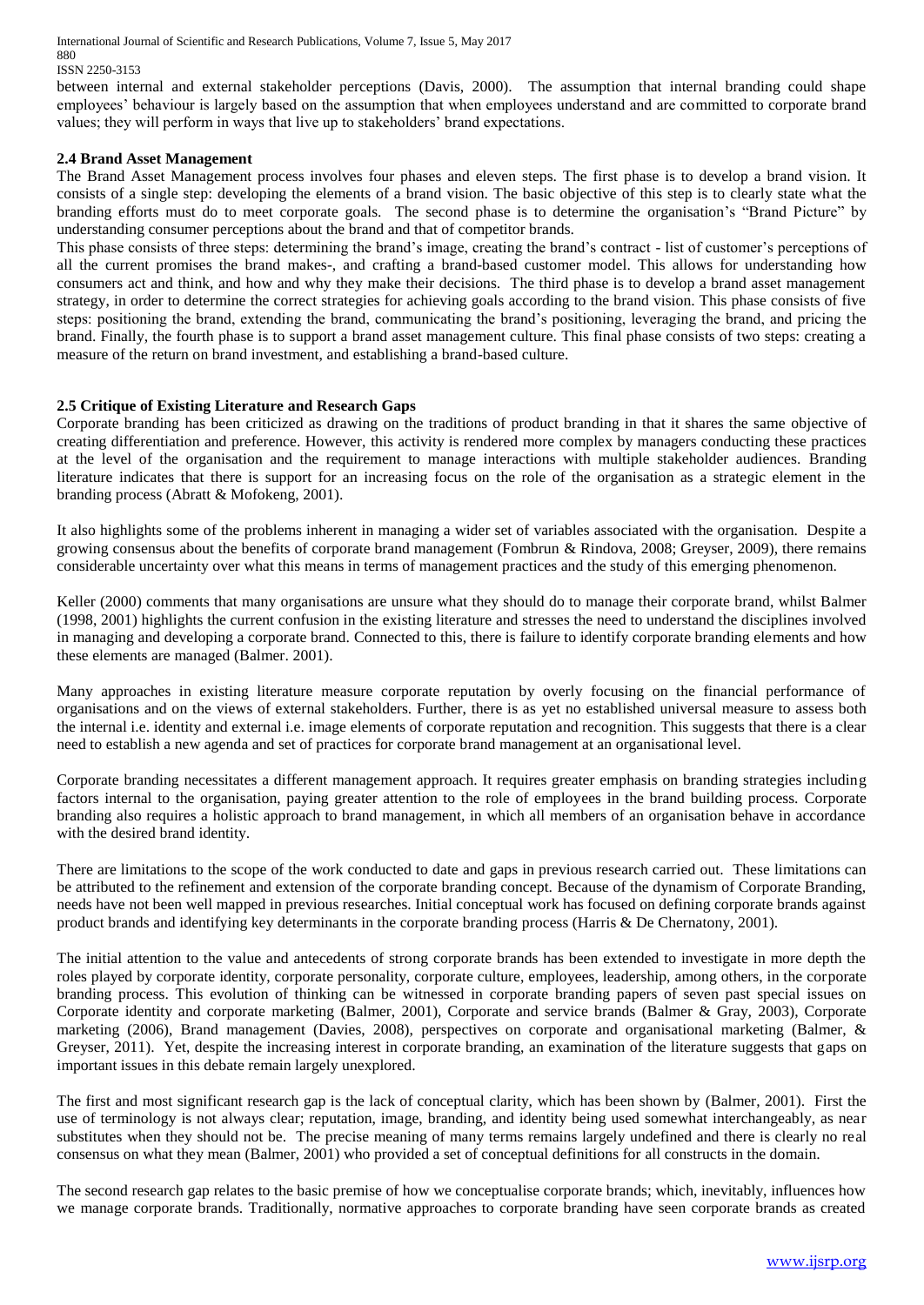and managed by senior management (Balmer, 2001). However, more recently, social constructionist approaches argue for corporate brands as vehicles of meaning that emerge from social interaction between the organisation and its environment (Leitch & Richardson, 2003).

To date, these two perspectives have been positioned as alternative approaches to corporate branding. Further progress in corporate branding research should be driven by an understanding of the two perspectives. The third research gap is related to an absence of research on senior managers' recognition of corporate brand building as a key corporate brand-building/management trait and the fit or alignment between the organisation and stakeholders' perspectives is an important theoretical proposition in corporate branding theory. Fourth research gap is related to tension, whether corporate brands need to be studied and managed at the organisational (management) or individual (employee) level.

Corporate branding research has traditionally focused on organisational practices that aim to develop and manage corporate brands (Balmer & Gray, 2003). However, if we consider corporate brands as broad concepts, focusing on the individual level (how employees experience, interpret and influence corporate brands) could bring valuable insights (Motion et al., 2003). There is, hence, a need for future studies to capture corporate branding across multiple levels of analysis.

# **3. RESEARCH METHODOLOGY**

The study adopted a descriptive research approach where questionnaires were sent to every department whose operations are based in Kenya under the European Union. Descriptive research design was chosen because it enabled the researcher generalise the findings to a larger population and allowed for investigation of the research questions in realistic settings due to its convenience and accuracy, especially in data collection and analysis. The cost in this approach was reasonable considering the amount of information gathered. Descriptive research analysed the relations of variables under study using linear regression which revealed and measured the strength of the target group's opinion, attitude or behaviour with regards to improving the recognition of the EU corporate brand in Kenya. It also allowed greater flexibility in terms of money and time as well as avoiding the need for hunting for respondents more than once to produce a high response rate. These reasons justified the use of descriptive design and therefore generalised the findings to the EU corporate brand in Kenya.

The unit of analysis comprised and focused on the European Union Missions in Kenya. Currently there are five (5) active European Union operations in Kenya as per table 3.1. The unit of observation for this study constituted two hundred employees from these operations in Nairobi, as per table 3.1.

| N <sub>0</sub>              | Organisation         | Location            | <b>No. of Employees</b> |
|-----------------------------|----------------------|---------------------|-------------------------|
|                             | Kenya Missions       | Upper hill, Nairobi | 69                      |
| $\mathcal{D}_{\mathcal{L}}$ | EIB                  | Upper hill, Nairobi | 6                       |
| 3                           | <b>ECHO</b> Nairobi  | Upper hill, Nairobi | 47                      |
| 4                           | <b>EU CAP NESTOR</b> | Upper Hill, Nairobi | 31                      |
|                             | Somalia Missions     | Upper Hill, Nairobi | 34                      |
| 6                           | <b>EU NAVFOR</b>     | Mombasa             | $\overline{4}$          |
|                             | <b>EUTM</b>          | Mombasa             | 4                       |
| 8                           | <b>EUSR</b>          | Upper Hill, Nairobi | 5                       |
|                             |                      | <b>Total</b>        | <b>200</b>              |

# **Table 3. 1: Study Population**

*Source: EU Missions Kenya 2015*

The researcher stratified the population based on the number of operations and then, at 23% per strata, the researcher, randomly picked the samples. The sample was chosen from employees from European Union in Kenya. A carefully selected sample provided data representative of the population from which it was drawn. Sufficient sample size is the minimum number of participants required to identify a statistically significant difference, relationship or interaction. At least 30% of the total population is representative (Borg & Gall, 2003). The main factor considered in determining the sample size is the need to keep it manageable enough (Kothari, 2009).

The sample was selected on the basis of non-probability sample technique because the procedures that were used to select units for inclusion in a sample were much easier, less time consuming and cheaper. The unit of analysis in this study included these operations where convenience sampling was used. The units that were selected for inclusion in the sample were the easiest to access. The unit of observation was the individual staff members accessed in these operations. The researcher stratified the population based on the number of European Union operations and missions in Kenya; Kenya Missions, the European Investment Bank, Somalia Missions, European Commission Humanitarian Office (ECHO), European Union Naval Force (EU NAVFOR), EU Special Representative for Horn of Africa (EU SR), EU Training Mission (EUTM) and European Union Mission on Regional Maritime Capacity Building (EUCAP NESTOR Mission) which all have a total of two hundred (200) employees.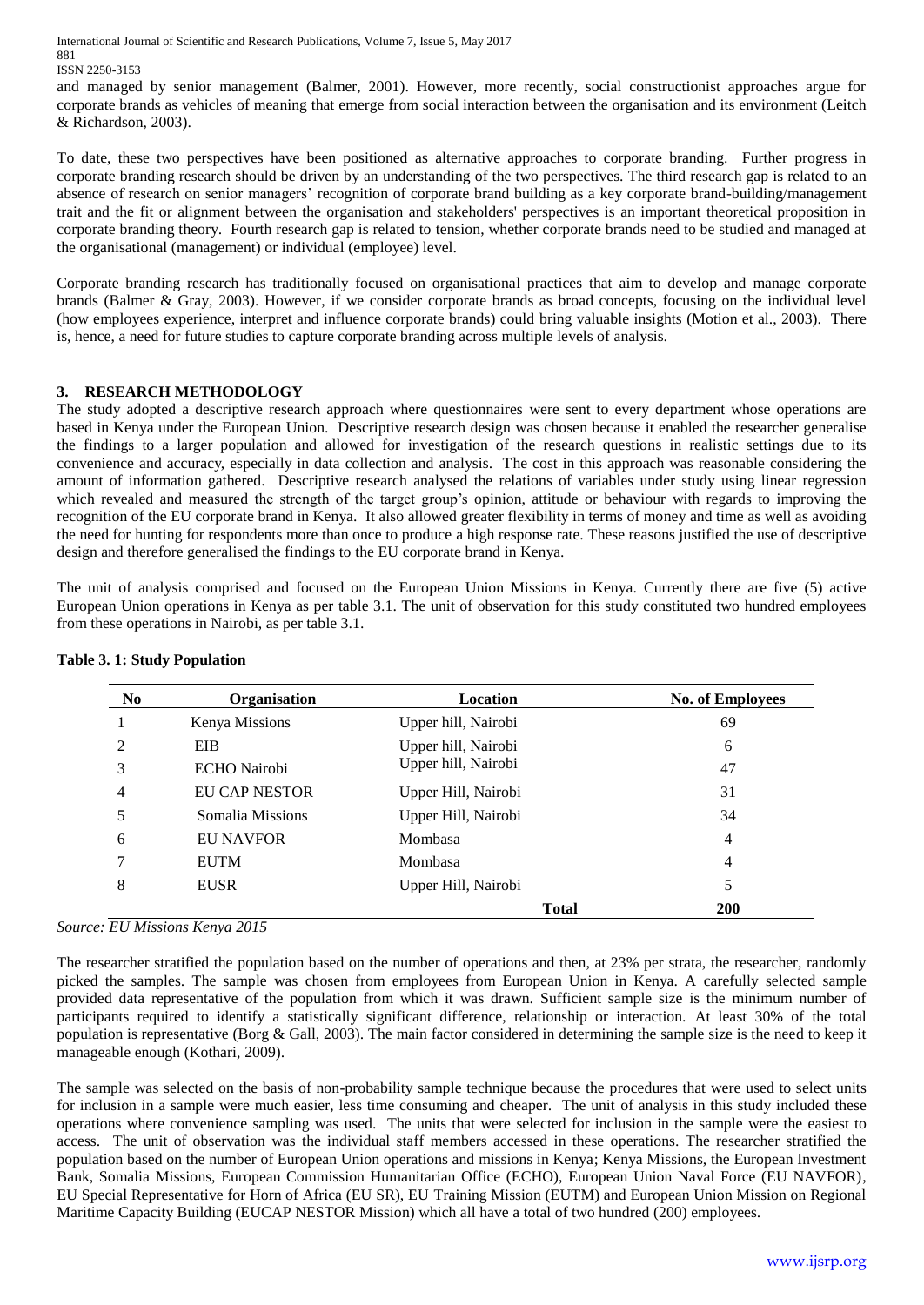The researcher then, at 66% per strata, randomly picked the samples. By selecting this sample size, the accuracy level of the information required was sufficiently met, the study sample was representative and had characteristics of the population and the value of the information in the study was also achieved. It also allowed the results to be generalised to the larger population and statistical analysis performed. To calculate the sample size based on the sample required to estimate a proportion with an approximate 95% interval level. Slovin's formula was used.

n = N / (1 + N e<sup>2</sup> ) = 200 / (1 + 200 \* 0.05<sup>2</sup> ) = 133.33

$$
n = \frac{N}{1 + Ne^2}
$$

Where  $n =$  sample size  $N =$  population size  $e =$  margin of error (5%)

**Table 3. 2: Target Population**

| N <sub>0</sub> | Organisation         | <b>No. of Employees per Department</b> | <b>No. Of Employees</b> | <b>Sample Size</b><br>(66%) |
|----------------|----------------------|----------------------------------------|-------------------------|-----------------------------|
|                | Kenya Missions       | 69                                     | 69                      | 46                          |
| 2              | EIB                  | 6                                      | 6                       | 4                           |
| 3              | <b>ECHO</b> Nairobi  | 47                                     | 47                      | 31                          |
| $\overline{4}$ | <b>EU CAP NESTOR</b> | 31                                     | 31                      | 21                          |
| 5              | Somalia Missions     | 34                                     | 34                      | 22                          |
| 6              | <b>EU NAVFOR</b>     | 4                                      | 4                       | 3                           |
| $\tau$         | <b>EUTM</b>          | 4                                      | 4                       | 3                           |
| 8              | <b>EUSR</b>          |                                        | 4                       | 3                           |
| <b>Total</b>   |                      |                                        | <b>200</b>              | 133                         |

*Source: EU Missions Kenya 2015*

The study employed Simple Random Sampling technique. Simple Random sample is a subset of individuals, that is, sample, chosen from a larger set, that is, population. In this method, each individual was chosen entirely by chance and as such had the same probability of being selected as part of the sample. This method of sampling is an unbiased technique and is important because the average sample accurately represented the population. It allowed drawing of external valid conclusions about the entire population. The researcher selected this sampling technique because of the ease of assembling the sample and it is also a fair way of selecting a sample from a given population since every individual was given equal chances of being selected and was representative of the population (Yates, 2008). The method is free from bias and prejudice, convenient and simple to use and sampling error is easy to assess. This sampling technique was best suited as data collection was efficiently conducted on randomly distributed questionnaires and the cost was also small enough.

Primary data was collected through the use of questionnaires. Questionnaires helped gather information on knowledge, attitudes, opinions, behaviours, facts and other information. A questionnaire is a set of questions that have been prepared to ask a number of questions and collect answers from respondents relating to the research topics. The questions were in printed or were in electronic form. The questionnaires consisted of close ended and open ended questions. Closed ended questions provided alternative answers for the respondents to choose from and facilitate easier analysis as they were in immediate usable form. The open ended questions were used to encourage the respondent to provide in-depth and felt responses and solicited for additional information from the respondents. The questionnaire comprised of two sections which were created using suitable questions modified from related research and individual questions formed by the researcher. The questionnaires were accompanied by a brief introduction and purpose of the research. The researcher emailed the questionnaires to the respondents as most of the respondents have access to the electronic mail. Participants were given time to respond after which the questionnaires were sent back to the researcher through electronic mail.

A total of thirteen (13) questionnaires were distributed randomly among employees from 3 European Union operations. This process helped refine the questionnaire, enhance its legibility and minimized the chances of misinterpretation, such as misleading questions that could have potentially resulted in invalid responses. Before the actual study, the instruments were discussed with the supervisors. The feedback from the supervisors helped in modifying the instrument. The pilot study allowed for pre-testing of the research instrument. The clarity of the instrument items to the respondents was necessary so as to enhance the instrument's validity and reliability. Test re-test method was used to pilot the questionnaires, which do not form sample of the study. Reliability was calculated with the help of Statistical Package for Social Sciences (SPSS). A correlation coefficient greater or equal to 0.6 was accepted (George & Mallery, 2003).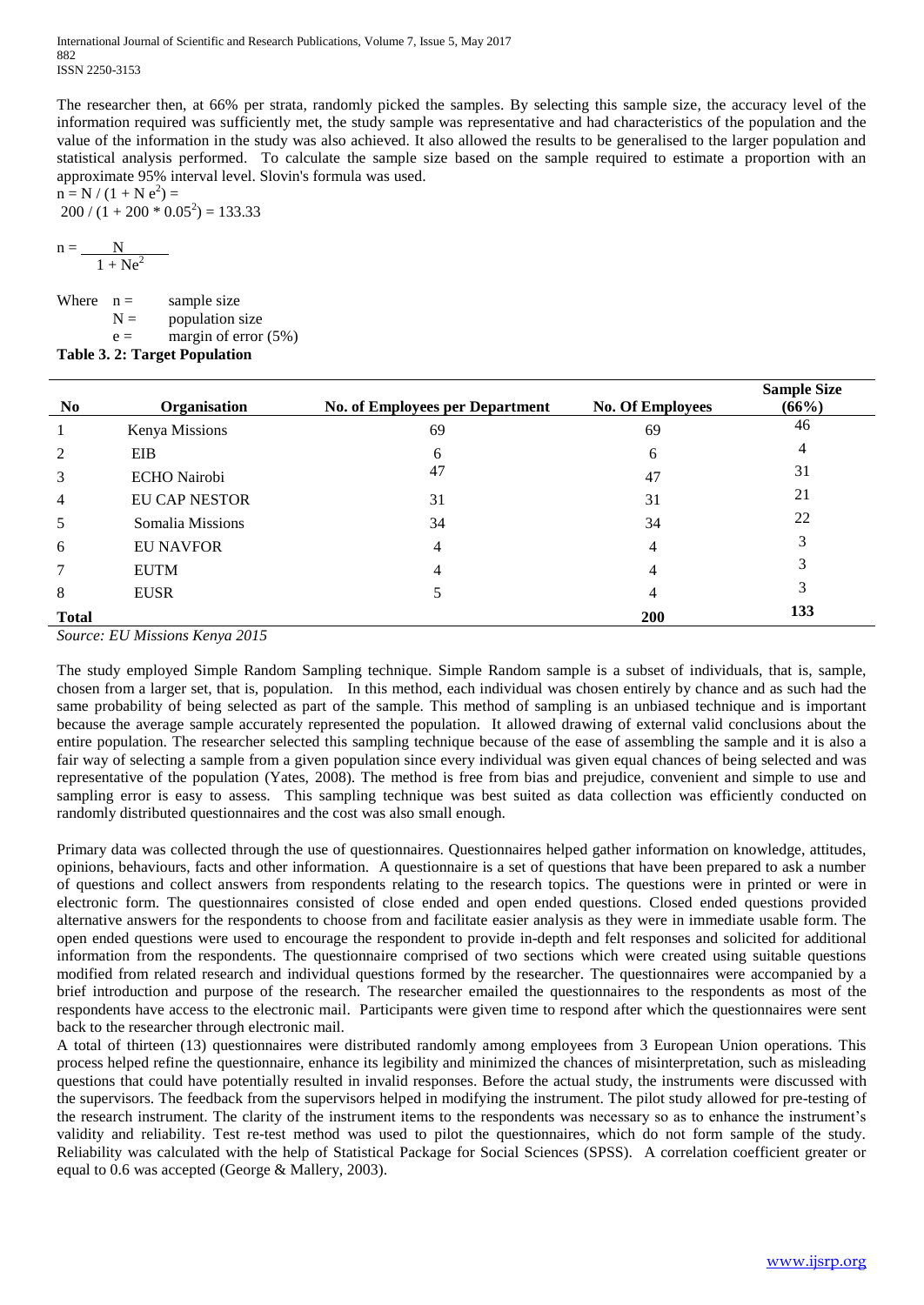The researcher used qualitative research approach. Qualitative research is designed to address questions of meaning, interpretation and socially constructed realities (Newman et al., 2003). The researcher used the statistical Package for Social Sciences (SPSS version 21) computer program to facilitate addressing the research objectives. Quantitative data was summarised using descriptive statistics which included mean, mode, standard deviations, frequencies and percentages. Regression analysis was prepared to determine the effect of branding strategies on corporate brand recognition at the European Union Missions in Kenya. Relationship between variables was determined using the multiple regression model conceptualized as shown below:

# $y_i = \beta_1 x_{i1} + \beta_2 x_{i2} + \beta_3 x_{i3} + \beta_4 x_{i4} + \varepsilon_i$

Where  $y_i$  is the dependent variable (Corporate brand recognition),  $x_{ij}$  is the *i*th observation on the *j*th independent variable, and where the first independent variable takes the value 1 for all  $i$  (so  $\beta_l$  is the regression intercept), and  $\varepsilon_i$  is the error in the *i*th observation.

- $y_i$  = Effect of Corporate brand recognition
- *xi1 =* Effect Corporate Social Responsibility
- *xi2 =* Effect Brand Communities
- $x_{i3}$  = Internal Branding
- $x_{i4}$  = Brand Asset Management
- $\varepsilon_i$  = Error Term.

Quantitative data was presented using tables and graphs. For better visual impact, data was represented in the form of diagrammatic representations such as pie charts, line charts and bar graphs. Qualitative data was derived from open ended questions in the questionnaire. The responses were thoroughly assessed and organised in to various categories, distinct from each other and the relationship among the identified categories established. Codes were used to generate themes and categories. Once the themes, categories and patterns were identified, the study was evaluated and analysed to determine the adequacy of the information and the credibility, usefulness, study consistency and validity in answering the study questions. From this information, the study developed narratives and interpretive reports in order to enhance the reader's knowledge, comprehension and application related to the research.

# **4. RESEARCH FINDINGS, SUMMARY, CONCLUSIONS AND RECOMMENDATIONS**

# **4.1 Research Findings**

# **4.1.1 Descriptive Statistics**

Descriptive data is used to give a general overview of the data. The respondents were asked to rate, using a likert scale ranging from 1 to 5, the extent to which they agree with statements related to the effects of branding strategies (corporate social responsibility, brand communities, internal branding and brand asset management) on corporate brand recognition. The ratings ranged from 1 to 5 (Where 1- strongly agree, 2- Agree, 3-Strongly disagree, 4-Disagree, 5-Neither Agree nor Disagree. The results are presented in table 4.4 along with standard deviations.

### **Table 4. 1: Summary statistics for main variables**

| Main Variable                   | N   | Mean  | <b>Standard Deviation</b> | Minimum | Maximum |
|---------------------------------|-----|-------|---------------------------|---------|---------|
| Corporate Social Responsibility | 133 | 2.339 | 0.878                     |         | 4       |
| <b>Brand Communities</b>        | 133 | 1.820 | 0.617                     |         | 3       |
| Internal Branding               | 133 | 1.626 | 0.553                     |         | 3       |
| <b>Brand Asset Management</b>   | 133 | 1.775 | 0.660                     |         | 3       |
| Corporate Brand Recognition     | 133 | 1.923 | 0.587                     |         |         |

# **4.1.2 Information on Corporate Social Responsibility Strategy**

This section analyses the questions addressed to respondents in relation to corporate social responsibility strategy. The questions in an elaborate way established the effect of corporate social responsibility strategy on recognition of corporate brand at European Union in Kenya. Table 4.2 illustrates the survey results on corporate social responsibility branding strategy.

| Table 4. 2: Information on Corporate Social Responsibility Strategy                                                                                                                  |    |    |           |     |      |       |  |  |
|--------------------------------------------------------------------------------------------------------------------------------------------------------------------------------------|----|----|-----------|-----|------|-------|--|--|
| <b>Statement</b>                                                                                                                                                                     | SА | A  | <b>SD</b> | D   | NA/D | Total |  |  |
| Corporations already invest in both branding and<br>philanthropy, the rationale for integrating branding and<br>CSR derives from the synergies created when both<br>strategies merge | 5% | 5% | $1\%$     | 36% | 54%  | 100%  |  |  |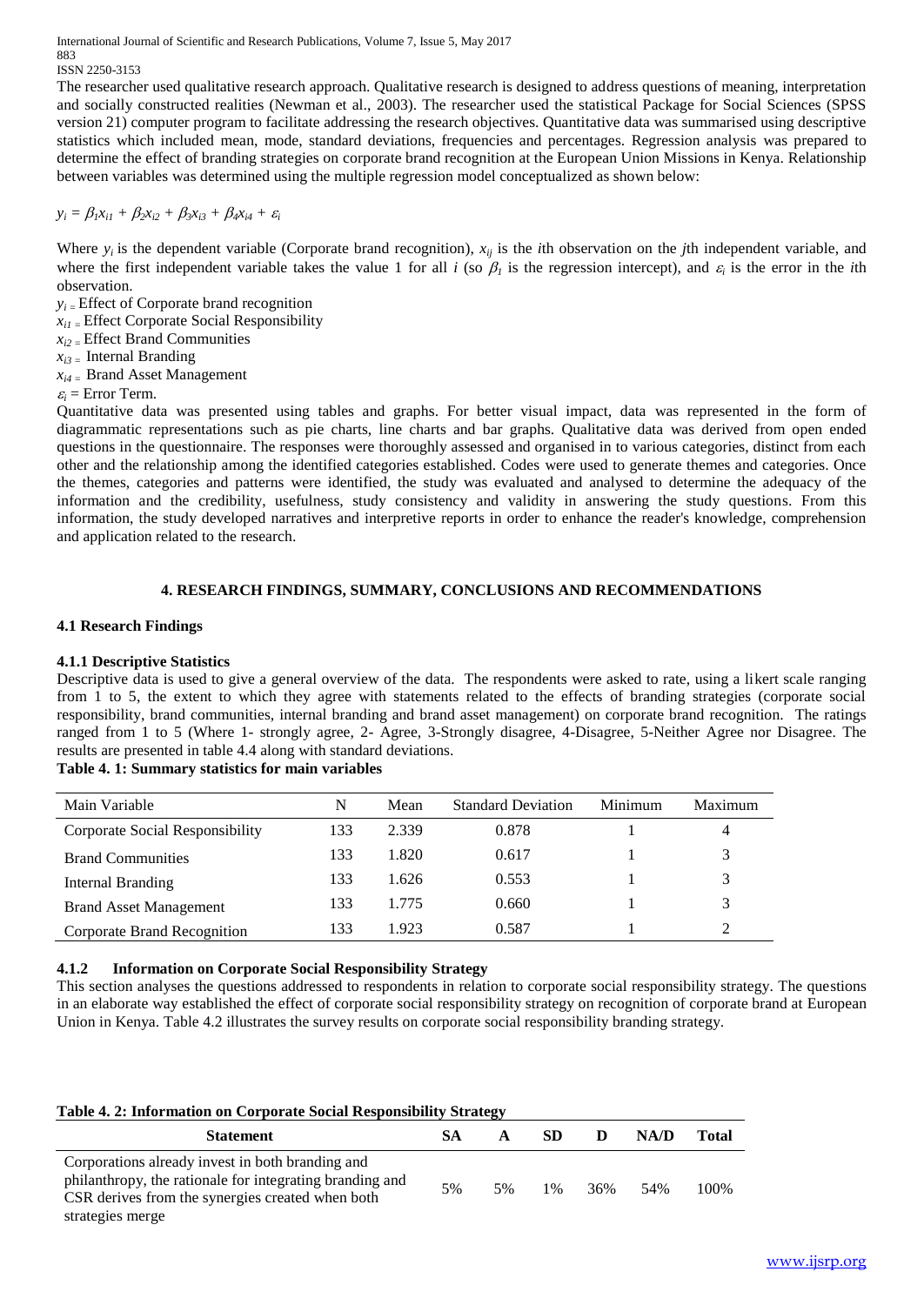| CSR Governance Structure is a collaborative scheme,<br>which involves a partnership between the firm and an<br>organisation in which the firm transfers resources to the<br>Organisation in order to carry out CSR activities jointly | 45% | 34% | 17% | 0%  | 4%  | 100% |
|---------------------------------------------------------------------------------------------------------------------------------------------------------------------------------------------------------------------------------------|-----|-----|-----|-----|-----|------|
| CSR is a legitimisation ethics and gives an instrumental<br>perspective where Corporate Image is the prime concern                                                                                                                    | 51% | 30% | 4%  | 0%  | 16% | 100% |
| EU branded CSR has turned philanthropy from implicit<br>delivery of the promise to an explicit one.                                                                                                                                   | 41% | 29% | 4%  | 17% | 9%  | 100% |
| EU as a brand through CSR has continuously been<br>giving back to society                                                                                                                                                             | 43% | 49% | 8%  | 1%  | 0%  | 100% |
| EU considers CSR as one of the suitable ways that<br>should be applied in its operations.                                                                                                                                             | 43% | 29% | 5%  | 0%  | 23% | 100% |
| CSR helps EU effectively deal with risks caused by<br>social pressures and pressures from benefit groups                                                                                                                              | 43% | 58% | 0%  | 0%  | 0%  | 100% |
| EU conducts CSR activities geared towards<br>brand/visibility regularly                                                                                                                                                               | 37% | 30% | 6%  | 0%  | 27% | 100% |

The respondents were asked whether Corporations already invest in both branding and philanthropy, the rationale for integrating branding and CSR derives from the synergies created when both strategies merge. 54% of the respondents were neutral, 36% disagreed, with 10% of the respondents agreeing and a paltry 1% of the respondents strongly disagreeing about the matter. On whether CSR Governance Structure is a collaborative scheme, which involves a partnership between the firm and an organisation in which the firm transfers resources to the Organisation in order to carry out CSR activities jointly, 79% of the respondents were in agreement whereas 17% were in disagreement with a paltry 4% being neutral.

On whether CSR is a legitimisation ethics and gives an instrumental perspective where Corporate Image is the prime concern, 81% of the respondents were in agreement with 4% being in disagreement and a paltry 4% being neutral. On whether EU branded CSR has turned philanthropy from implicit delivery of the promise to an explicit one, 70% of the respondents were in agreement with 21% disagreeing. On whether EU as a brand through CSR has continuously been giving back to society, 92% of the respondents were in agreement with 8% disagreeing. On whether EU considers CSR as one of the suitable ways that should be applied in its operations, 72% of the respondents were in agreement with 5% being in disagreement and 23% being neutral. On whether EU as a brand through CSR has continuously been giving back to society, 100% of the respondents were in agreement. On whether EU conducts CSR activities geared towards brand/visibility regularly, 67% of the respondents were in agreement with 6% disagreeing and 2% being neutral.

### **4.1.3 Information on Brand Communities Strategy**

The study sought to establish the effect of brand communities' strategy on recognition of corporate brand at European Union Missions in Kenya, the respondents were asked whether Brand communities participate in the brand's larger social construction and play a vital role in the brand's ultimate legacy. Table 4.3 illustrates information on Brand Communities.

| таяк -ня шклішаня он втана соншанняя япанс.                                                                                                               |           |     |           |       |       |              |
|-----------------------------------------------------------------------------------------------------------------------------------------------------------|-----------|-----|-----------|-------|-------|--------------|
| <b>Statement</b>                                                                                                                                          | <b>SA</b> | A   | <b>SD</b> | D     | NA/D  | <b>Total</b> |
| Brand communities participate in the brand's larger social<br>construction and play a vital role in the brand's ultimate<br>legacy                        | 45%       | 55% | $0\%$     | $0\%$ | 0%    | 100%         |
| Brand communities can strengthen brand equity, while also<br>reinforcing the social nature of Brands.                                                     | 35%       | 55% | $0\%$     | 5%    | 5%    | 100%         |
| Brand communities carry out important functions on behalf<br>of the brand, e.g. sharing information, perpetuating the<br>history and culture of the brand | 37%       | 40% | $0\%$     | $0\%$ | 23%   | 100%         |
| They provide social structure to the relationship between<br>employee and stakeholder                                                                     | 36%       | 56% | 8%        | $0\%$ | $0\%$ | 100%         |
| Brand communities have a common understanding of a<br>shared identity of the EU brand                                                                     | 26%       | 60% | 4%        | $0\%$ | 10%   | 100%         |
|                                                                                                                                                           |           |     |           |       |       |              |

**Table 4.3: Information on Brand Communities Strategy**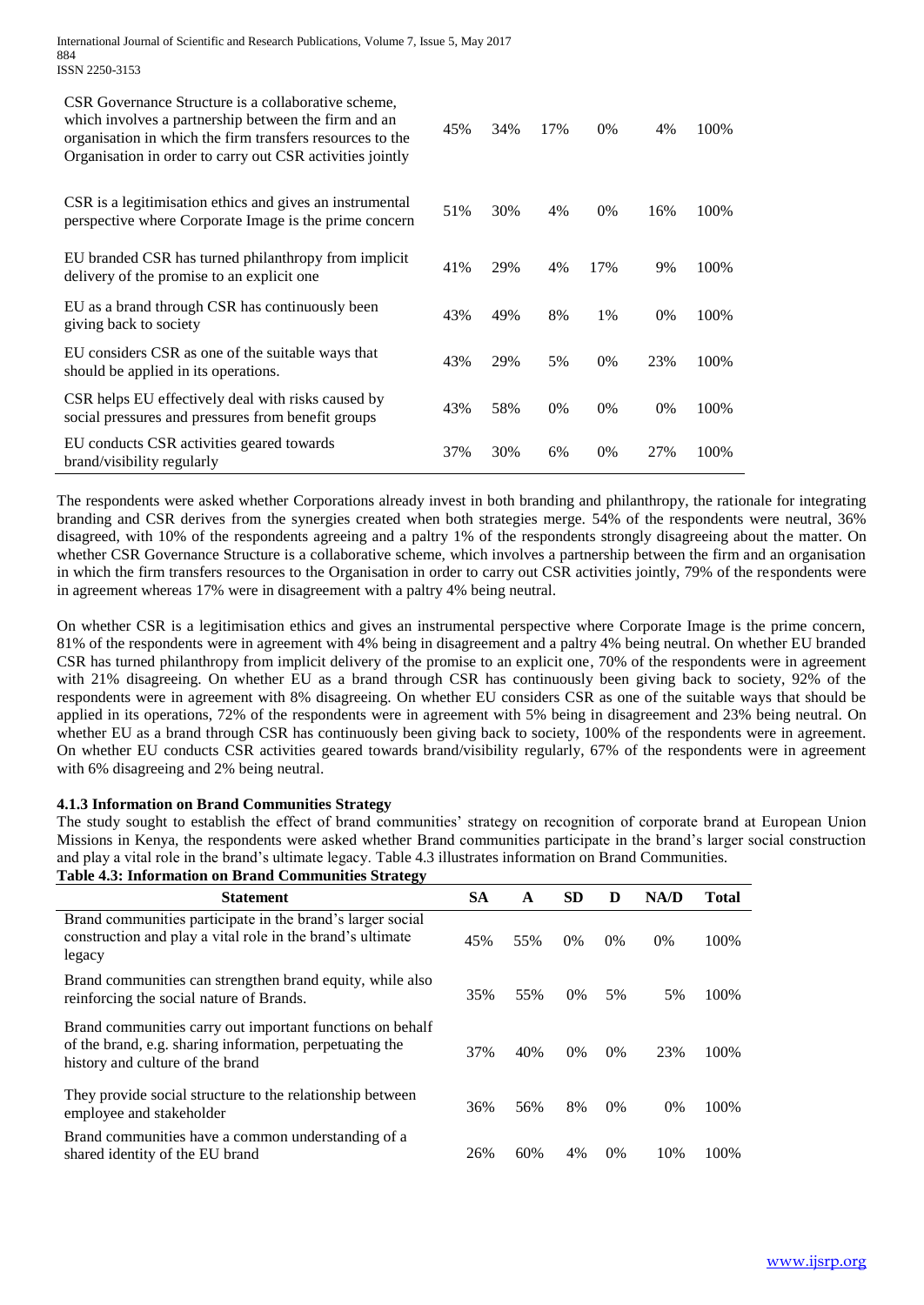| International Journal of Scientific and Research Publications, Volume 7, Issue 5, May 2017<br>885<br>ISSN 2250-3153 |     |     |       |       |    |       |
|---------------------------------------------------------------------------------------------------------------------|-----|-----|-------|-------|----|-------|
| EU has demonstrated a growing response about how its<br>brand is perceived                                          | 40% | 52% | 1%    | 4%    | 3% | 100\% |
| EU continuously expresses its identity through multiple<br>channels to brand communities                            | 45% | 52% | $0\%$ | $0\%$ | 3% | 100\% |
| EU understands and communicates its corporate branding<br>strategies                                                | 48% | 52% | $0\%$ | $0\%$ | 0% | 100%  |

Majority of the respondents (100%) were in agreement. On whether Brand communities can strengthen brand equity, while also reinforcing the social nature of Brands, 90% of the respondents were in agreement with a paltry 5% being in disagreement. On whether Brand communities carry out important functions on behalf of the brand, e.g. sharing information, perpetuating the history and culture of the brand, 77% of the respondents were in agreement with 23% of the respondents being neutral. On whether brand communities provide social structure to the relationship between employee and stakeholder, 92% of the respondents were in agreement with 8% being in disagreement.

On whether Brand communities have a common understanding of a shared identity of the EU brand, 86% of the respondents were in agreement with 4% being in disagreement. On whether EU has demonstrated a growing response about how its brand is perceived, 93% of the respondents were in agreement while 3% of the respondents were neutral. On whether EU continuously expresses its identity through multiple channels to brand communities, 97% of the respondents were in agreement while 3% of the respondents were neutral. On whether EU understands and communicates its corporate branding strategies, majority of the respondents (100%) were in agreement.

### **4.1.4 Information on Internal Branding Strategy**

In relation to internal branding strategy, the respondents were asked to establish the effect of Internal Branding strategy on recognition of corporate brand at European Union Missions in Kenya. Table 4.4 illustrates information on Internal Branding Strategy.

#### **Table 4.4: Information on Internal Branding Strategy**

| Statement                                                                                                                                                         | <b>SA</b> | $\mathbf{A}$ | <b>SD</b> | D  | NA/D  | <b>Total</b> |
|-------------------------------------------------------------------------------------------------------------------------------------------------------------------|-----------|--------------|-----------|----|-------|--------------|
| Internal branding is an enabler of EU's success in<br>delivering the brand promise to stakeholders                                                                | 58%       | 41%          | 0%        | 0% | $0\%$ | 100%         |
| Internal branding assists EU in promoting the corporate<br>brand to employees                                                                                     | 16%       | 79%          | 4%        | 0% | 1%    | 100%         |
| Internal branding contributes in aligning EUs internal<br>processes and corporate culture with those of the desired<br>brand                                      | 63%       | 32%          | 0%        | 3% | 2%    | 100%         |
| EU internal branding portrays a consistent and<br>continuous identity that is trusted                                                                             | 57%       | 40%          | 0%        | 0% | 4%    | 100%         |
| EU as a strong brand has been found to be instrumental<br>in the facilitation of improved brand loyalty and greater<br>stakeholder value                          | 39%       | 52%          | 4%        | 2% | 4%    | 100%         |
| Employees who are in consensus with EU brand are<br>more likely to act consistently in ways supporting how<br>the EU hopes that external stakeholders perceive it | 81%       | 9%           | 0%        | 0% | 10%   | 100%         |
| EU engages itself in activities to set up the stakeholders'<br>perception                                                                                         | 47%       | 46%          | 0%        | 0% | 8%    | 100%         |
| Internal branding stresses the importance of a<br>coordinated internal and external corporate branding<br>program                                                 | 55%       | 41%          | 0%        | 0% | 4%    | 100%         |

The respondents were asked whether internal branding is an enabler to EU's success in delivering the brand promise to stakeholders. Majority (100%) of the respondents were in agreement. On whether internal branding contributes in aligning EUs internal processes and corporate culture with those of the desired brand, 95% of the respondents were in agreement while 3% disagreed and 2% were neutral. On whether EU internal branding portrays a consistent and continuous identity that is trusted, 96% of the respondents were in agreement while 4% were neutral.

On whether EU as a strong brand has been found to be instrumental in the facilitation of improved brand loyalty and greater stakeholder value, 91% of the respondents were in agreement while 6% were in disagreement with 3% being neutral. On whether Employees who are in consensus with EU brand are more likely to act consistently in ways supporting how the EU hopes that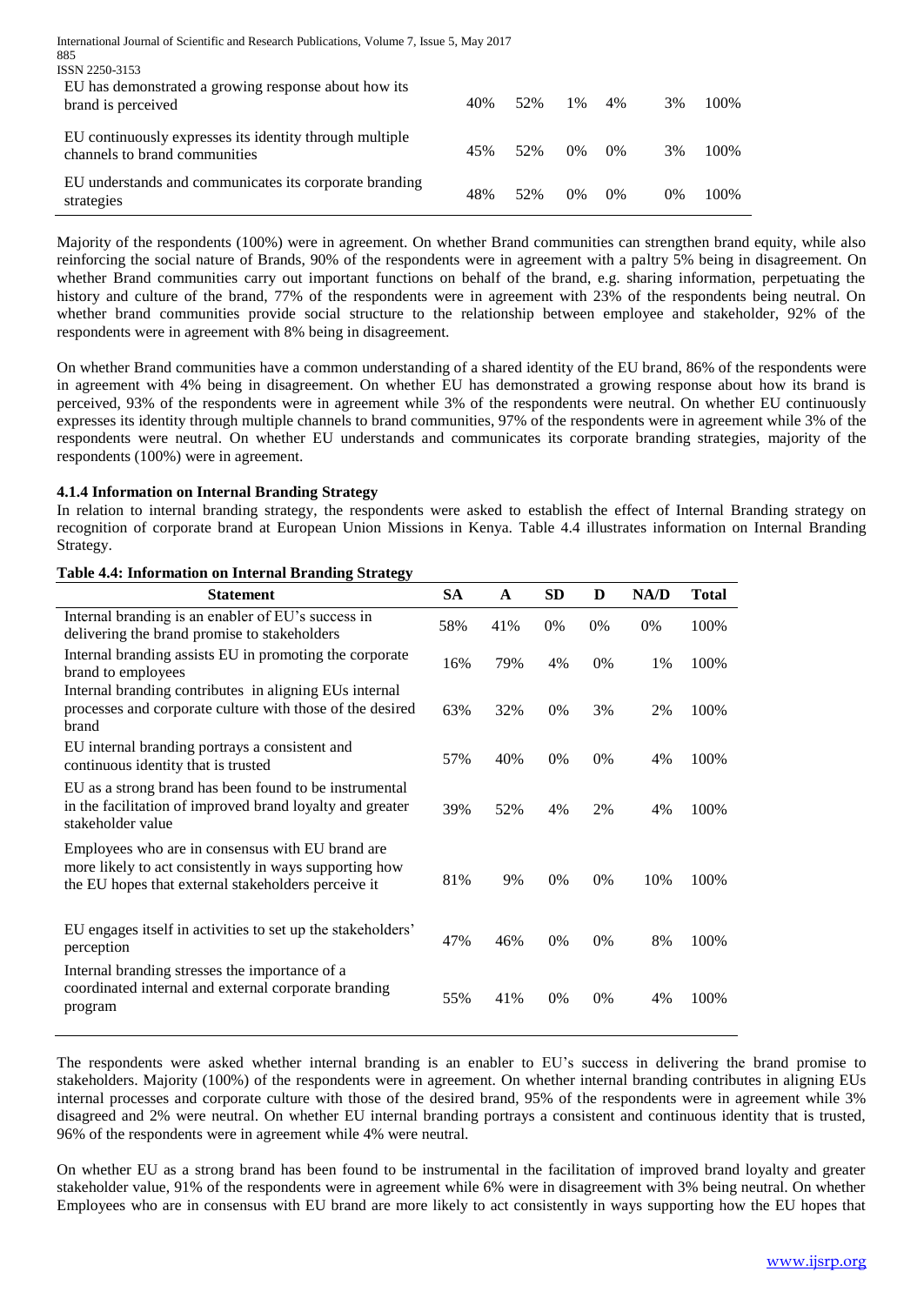ISSN 2250-3153

external stakeholders perceive it, 90% of the respondents were In agreement while 10% were neutral. On whether EU engages itself in activities to set up the stakeholders' perception, 93% of the respondents were in agreement while 8% were neutral on the matter. On whether internal branding stresses the importance of a coordinated internal and external corporate branding program, 96% of the respondents were in agreement while 4% were neutral on the matter.

### **4.1.5 Information on Brand Asset Management Strategy**

In relation to the using a likert scale ranging from 1 to 5, the respondents were asked to indicate effect of brand assessment management strategy on recognition of corporate brand at European Union Missions in Kenya. Table 4.5 shows information on brand asset management strategy.

Table 4.5: Information on Brand Asset Management Strategy

| <b>Statement</b>                                                                                                                                  | <b>SA</b> | A   | <b>SD</b> | D     | NA/D | <b>Total</b> |
|---------------------------------------------------------------------------------------------------------------------------------------------------|-----------|-----|-----------|-------|------|--------------|
| Brand asset management is a balanced investment<br>approach for building and communicating the meaning<br>of the brand, internally and externally | 34%       | 62% | $0\%$     | $0\%$ | 4%   | 100%         |
| Brands and people are an organisation's most valuable<br>asset                                                                                    | 51%       | 47% | $0\%$     | 0%    | 2%   | 100%         |
| Brand asset management at EU involves every<br>functional area                                                                                    | 52%       | 20% | $0\%$     | 2%    | 27%  | 100%         |
| EU brand asset management clearly states branding<br>efforts employees must make to meet corporate goals                                          | 40%       | 56% | $0\%$     | $1\%$ | 4%   | 100%         |
| EU understands employee and stakeholder perceptions<br>about the brand through brand asset management                                             | 35%       | 36% | $0\%$     | 22%   | 7%   | 100%         |
| Brand asset management involves brand vision,<br>picture, image and brand asset management culture                                                | 52%       | 43% | $0\%$     | $0\%$ | 5%   | 100%         |
| EU has developed a brand asset management strategy<br>towards achieving its brand vision goals                                                    | 58%       | 39% | 4%        | $0\%$ | 0%   | 100%         |
| EU management supports a brand asset management<br>culture                                                                                        | 63%       | 22% | 0%        | 8%    | 7%   | 100%         |

The respondents were asked whether Brand asset management is a balanced investment approach for building and communicating the meaning of the brand, internally and externally. 96% of the respondents were in agreement while 4% were neutral about the matter.

On whether brands and people are an organisation's most valuable asset, 98% of the respondents were in agreement while 2% were neutral about the matter. On whether brand asset management at EU involves every functional area, 72% of the respondents were in agreement while 2% of were in disagreement with 27% being neutral. On whether EU brand asset management clearly states branding efforts employees must make to meet corporate goals, 96% of the respondents were in agreement while 1% was in disagreement with 3% being neutral about the matter.

On whether EU understands employee and stakeholder perceptions about the brand through brand asset management, 71% of the respondents were in agreement while 22% were in disagreement with 7% being neutral about the matter. On whether Brand asset management involves brand vision, picture, image and brand asset management culture, 96% of the respondents were in agreement while 5% were neutral about the matter. On whether EU has developed a brand asset management strategy towards achieving its brand vision goals, 96% of the respondents were in agreement while 4% were in disagreement about the matter. On whether EU management supports a brand asset management culture, 5% of the respondents were in agreement while 8% were in disagreement with 7% being in disagreement.

# **4.1.6 Information on Corporate Brand Recognition Strategy Table 4.6: Information on Corporate Brand Recognition Strategy**

| <b>Statement</b>                                   |     |     | SD.   | D     | NA/D | Total   |
|----------------------------------------------------|-----|-----|-------|-------|------|---------|
| Corporate Brands are cultural, as they reflect the |     |     |       |       |      |         |
| organisation's sub-cultures                        | 40% | 60% | $0\%$ | $0\%$ | 0%   | $100\%$ |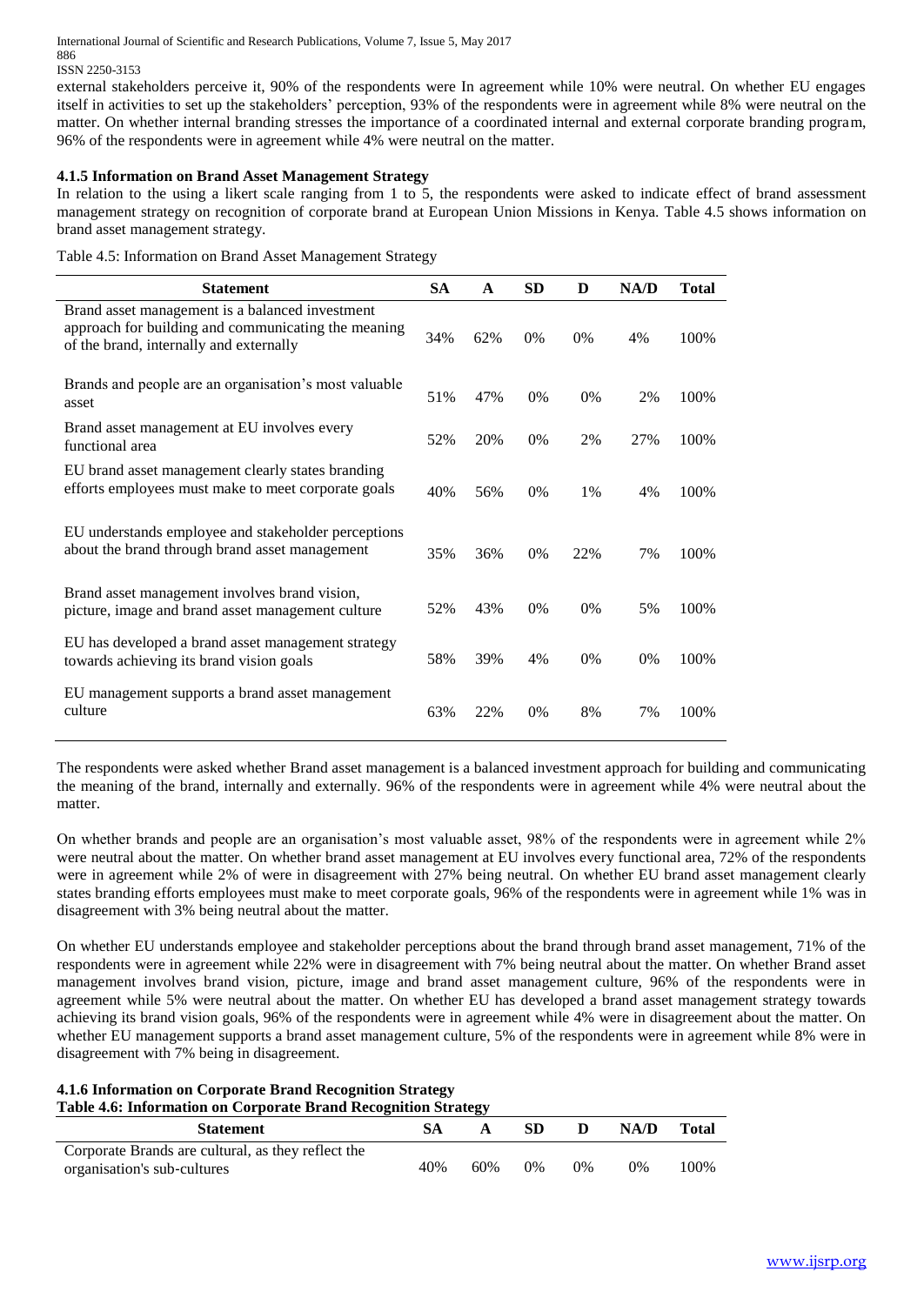| International Journal of Scientific and Research Publications, Volume 7, Issue 5, May 2017<br>887                                                       |     |     |       |       |     |       |
|---------------------------------------------------------------------------------------------------------------------------------------------------------|-----|-----|-------|-------|-----|-------|
| ISSN 2250-3153                                                                                                                                          |     |     |       |       |     |       |
| Corporate brand recognition manifests emotional<br>responses from stakeholder groups and the needs<br>total commitment across the organisation          | 47% | 49% | $0\%$ | 4%    | 0%  | 100%  |
| Everyone in the Organisation should be responsible<br>for the Corporate Brand recognition and its<br>maintenance                                        | 27% | 21% | $0\%$ | 12%   | 40% | 100%  |
| Corporate Brand recognition requires constant<br>support, commitment and attention from the top<br>management at large                                  | 75% | 25% | $0\%$ | $0\%$ | 0%  | 100\% |
| Corporate brand recognition responds to the<br>expectations of multiple stakeholders, e.g. internal<br>stakeholders, external stakeholders and networks | 25% | 52% | $0\%$ | 8%    | 16% | 100%  |
| All employees represent the Corporate Brand and<br>affect the perceptions of the external stakeholders                                                  | 69% | 25% | 4%    | 0%    | 3%  | 100%  |
| In corporate brand recognition, the relationship<br>between the stakeholder and the organisation is more<br>important                                   | 21% | 72% | 0%    | 0%    | 7%  | 100%  |
| Values of the Corporate Brand have to resonate with<br>the unspoken meanings and values that employees<br>hold and use                                  | 48% | 35% | 0%    | $0\%$ | 17% | 100%  |

As illustrated in table 4.6, the survey results indicated that corporate brands are cultural, as they reflect the organisation's sub-cultures with 100% of the respondents being in agreement. In terms of corporate brand recognition manifests emotional responses from stakeholder groups and the needs total commitment across the organisation, 96% of the respondents were in agreement while 4% of the respondents were in disagreement. In terms of everyone in the Organisation being responsible for the corporate brand recognition and its maintenance, 48% of the respondents were in agreement while 12% were in disagreement with 40% being neutral.

In terms of corporate brand recognition requiring constant support, commitment and attention from the top management at large, all the respondents were in agreement. In terms of corporate brand recognition responding to the expectations of multiple stakeholders, e.g. internal stakeholders, external stakeholders and networks, 76% of the respondents were in agreement while 8% were in disagreement with 16% being neutral. In terms of all employees representing the corporate brand and affecting the perceptions of the external stakeholders, 93% of the respondents were in agreement while 4% were in disagreement with 3% being neutral. In terms of corporate brand recognition, the relationship between the stakeholder and the organisation being more important, 93% of the respondents were in agreement while 7% were neutral. In terms of values of the Corporate Brand resonating with the unspoken meanings and values that employees hold and use, 83% of the respondents were in agreement while 17% were neutral.

# **4.1.7 Model Fit**

Multiple regression analysis results were carried out to determine the relationship between the dependent variables and independent variables. The dependent variable in this case was corporate brand recognition while the independent variables were corporate social responsibility, brand communities, internal branding and brand asset management.

| Table 4.7: Model fit |           |          |                   |                            |
|----------------------|-----------|----------|-------------------|----------------------------|
| Model                |           | R Square | Adjusted R Square | Std. Error of the Estimate |
|                      | $0.754^a$ | 0.569    | 0.556             | 0.462                      |

a. Predictors: (Constant), Corporate Social Responsibility, Brand Communities, Internal Branding, Brand Asset Management b. Dependent Variable: Corporate Brand Recognition

Table 4.7 illustrates the results for variations between the dependent and the independent variables. The correlation coefficient R = 0.754 indicates that the dependent variable i.e. Corporate Brand Recognition and independent variables i.e. Corporate Social Responsibility, Brand Communities, Internal Branding, Brand Asset Management have a moderate degree of correlation. The (R Squared) value of about 0.569 indicates that 56.9% of the variation in corporate brand recognition was explained by corporate social responsibility, brand communities, internal branding and brand asset management strategies.

The adjusted coefficient of determination (Adj R Squared) was less than the unadjusted Coefficient of determination as it should always be (Adj R Squared=0.569  $\lt R$  Squared = 0.556). This still implied that 55.6% of the variation in corporate brand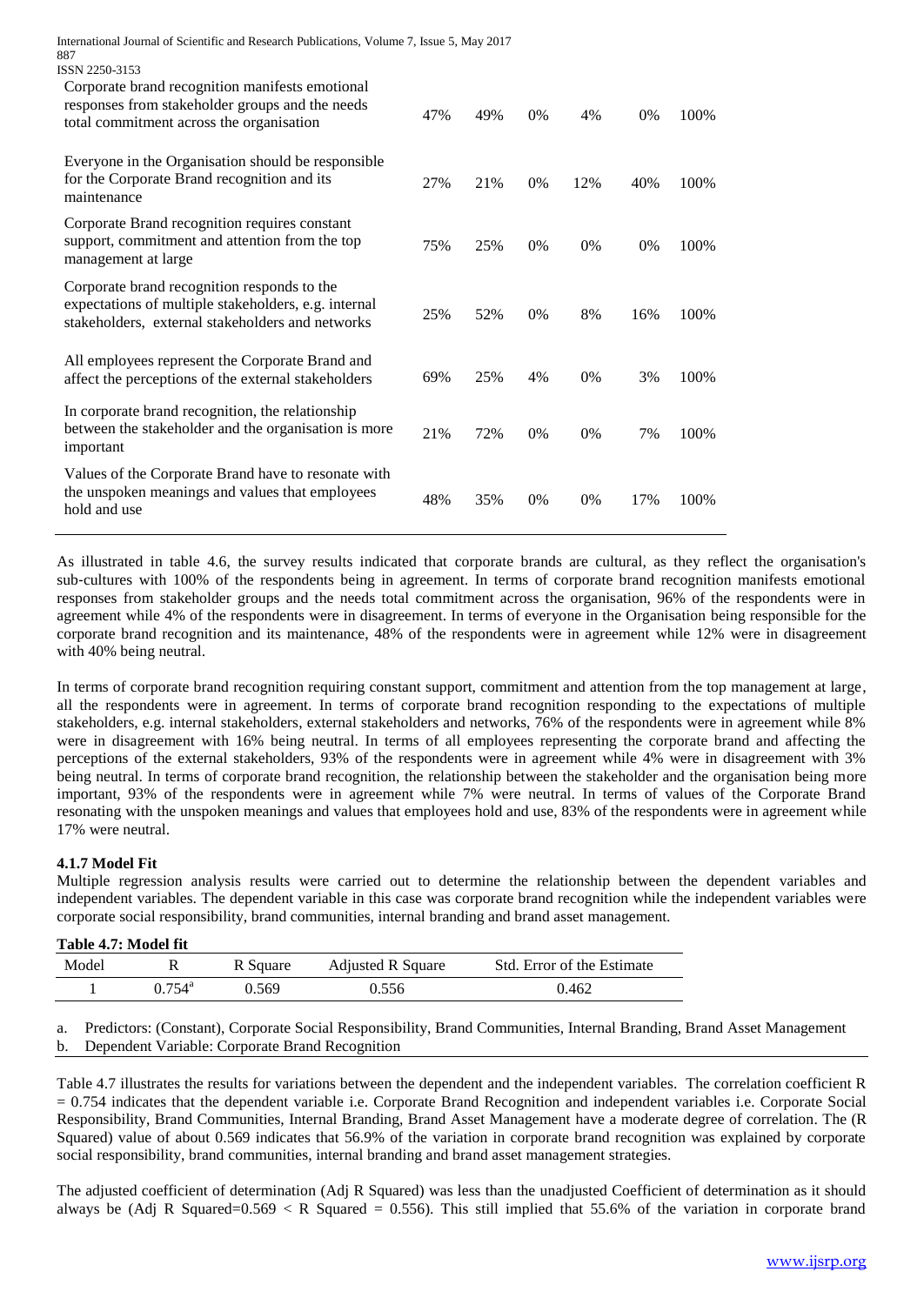ISSN 2250-3153

recognition was explained by corporate social responsibility, brand communities, internal branding and brand asset management strategies. **Table 4.8: Analysis of Variance Test Results**

| Item         | <b>Table 4.8: Analysis 01 variance Test Results</b><br>Sum of Squares | df  | Mean Square |        | Sig.              |  |
|--------------|-----------------------------------------------------------------------|-----|-------------|--------|-------------------|--|
| Regression   | 36.400                                                                |     | 9.100       | 42.578 | .000 <sup>b</sup> |  |
| Residual     | 27.571                                                                | 129 | .214        |        |                   |  |
| <b>Total</b> | 63.970                                                                | 133 |             |        |                   |  |

The result predicts the dependent variable by showing how well the regression equation fits the model. The significance value  $P =$ 0.00 of the regression model was less than the level of significance of 0.01 at 95% confidence level. This indicates that the overall regression model statistically significantly corporate brand recognition at European Union Missions in Kenya and supports the notion that there exists a strong positive relationship between the study variables.

The multiple regression model with corporate brand recognition as the dependent variable and corporate social responsibility, brand communities, internal branding and brand asset management strategies as independent variables was estimated in the study. The standardised Beta coefficients were considered because the raw units of the dependent and independent variables are not generally familiar in terms of commonly used standardised units of measurement such as income, years, currency among others. The standardised Beta coefficients are convenient since they represent the dependent and independent variables in terms of *t* scores such that the information is conveyed in terms of standard deviation and hence the question of strength of association relative to the variation in this distribution is answered.

### **4.1.8 Distribution of Coefficients**

The table of coefficients below measures individual relationship between the various variables (branding strategies) and corporate brand recognition. The table shows the coefficients Betas for each of the predictor and its values indicate the individual contribution of each predictor to the model. Table 4.9 illustrates the distribution of coefficients.

#### Table 4.9: Distribution of coefficients

a. Predictors: (Constant), Corporate Social Responsibility, Brand Communities, Internal Branding, Brand Asset Management

| Items                                           | Standardised<br>Coefficients |          |              | 95.0% Confidence Interval<br>for B |               |
|-------------------------------------------------|------------------------------|----------|--------------|------------------------------------|---------------|
|                                                 |                              |          |              | Lower                              | Upper         |
| Constant                                        | <b>B</b> eta                 | 3.791    | Sig.<br>.000 | Bound<br>.252                      | Bound<br>.802 |
|                                                 |                              |          |              |                                    |               |
| <b>Corporate Social Responsibility Strategy</b> | .676                         | 10.243   | .000         | .421                               | .623          |
| <b>Brand Communities Strategy</b>               | $-.250$                      | $-3.324$ | .001         | $-.400$                            | $-.102$       |
| <b>Internal Branding Strategy</b>               | $-.037$                      | $-.386$  | .700         | $-.225$                            | .152          |
| <b>Brand Asset Management Strategy</b>          | .391                         | 4.349    | .000         | .208                               | .556          |

b. Dependent Variable: Corporate Brand Recognition

Note: The significance testing hypothesis accept  $p < 0.05$ , value  $P = 0.00$ 

From the regression model, the following regression equation was derived:

**Y** =  $0.679 x_{i1} - 2.50 x_{i2} - 0.037 x_{i3} + 0.391 x_{i4} + \varepsilon_i$ 

- Where,
- $y_i$  = Effect of Corporate brand recognition
- *xi1 =* Effect Corporate Social Responsibility
- *xi2 =* Effect Brand Communities
- *xi3 =* Internal Branding
- *xi4 =* Brand Asset Management

 $\varepsilon$ <sub>*i*</sub> = Error Term.

The regression results based on the beta coefficients from the above regression model indicated that; corporate social responsibility strategy has a positive effect on corporate brand recognition and improves it by 0.676 standardized coefficients. Brand communities strategy and internal branding strategy had a negative effect on corporate brand recognition reducing it by 0.250 standard deviations and 0.307 standard deviations respectively. Brand asset management strategy was observed to have a positive effect on corporate brand recognition improving it by 0.391 standard deviations.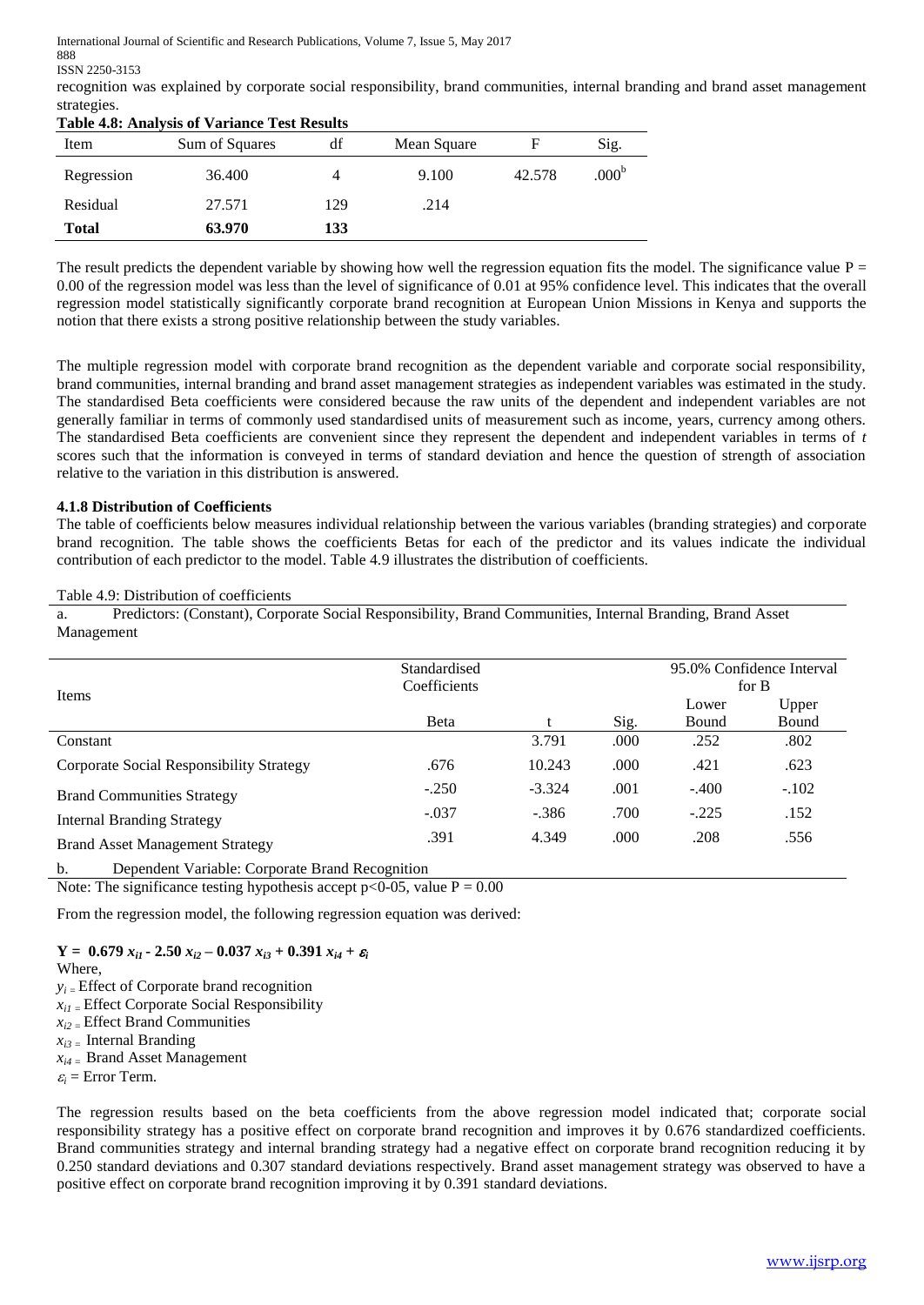#### **4.2 Summary of the Findings**

The number of respondents of the study was 133 with a sampling rate of 100% from European Union Missions operations and missions in Kenya. To ensure the collection of rich information, the study focused on respondents from different age brackets and who were from different operations with different years of service from the European Union Missions operations and missions in Kenya.

On the first specific objective, the study was to determine the effect of corporate social responsibility on corporate brand recognition at European Union Missions of Kenya. The results indicated that few respondents strongly disagreed with the information provided indicating that corporate social responsibility (0.676) had a positive effect on corporate brand recognition at European Union Missions of Kenya. The finding was established to be consistent with Bevan et al., (2004); Schaltegger & Burritt, (2005); Weber, (2008) and Cheng & Ahmad, (2010).

On the second specific objective, the study was to establish the effect of brand communities on corporate brand recognition at European Union Missions of Kenya. The study measured how the respondents rated the list of information on brand communities' strategy presented by strongly agreeing, agreeing, strongly disagreeing or neither agreeing nor disagreeing. The results indicated that some of the respondents strongly disagreed with the information provided. Brand communities strategy had a negative effect on corporate brand recognition at Beta=-.250, t=-3.324, significance 0.001. This means that brand communities strategy negatively affected corporate brand recognition showing that the result was inconsistent with Dacin & Brown, (2006), and Schultz, Hatch & Larsen, (2000).

On the third specific objective, the study was to determine the effect of internal branding strategy on corporate brand recognition at European Union Missions of Kenya. The results indicated that some of the respondents disagreed with the information provided indicating that internal branding strategy had a negative effect on corporate brand recognition at Beta=-0.37, t=-3.386, significance .007. Most respondents strongly agree that employees who are in consensus with EU brand are more likely to act consistently in ways supporting the EU hopes that the external stakeholders perceive it. This means that internal branding strategy negatively influences corporate brand recognition showing that the result is inconsistent with Zeithaml et al., (2006); Hatch and Schultz (2001).

On the fourth specific objective, the study was to determine the effect of brand asset management strategy on corporate brand recognition at European Union Missions of Kenya. The study measured how the respondents rated the list of information on internal brand asset management strategy presented by strongly agreeing, agreeing, strongly disagreeing or neither agreeing nor disagreeing. The results indicated that few respondents strongly disagreed with the information provided indicating that brand asset management strategy had a positive effect on corporate brand recognition at Beta=.391, t=-4.349, significance .000. Most respondents strongly agree that the management should support a brand asset management culture. This means that brand asset management strategy positively influences corporate brand recognition showing that the results are consistent with Davis & Dunn (2002).

### **4.3 Conclusion**

On the overall, the relationship between the four branding strategies and corporate brand recognition is statistically significant. In view of the findings, this study established that the effects of branding strategies on recognition of corporate brand at European Union Missions in Kenya. Strategies such as corporate social responsibility and brand asset management had a positive effect while internal branding and brand communities strategy had a negative effect on recognition of corporate brand at European Union Missions in Kenya.

Majority of respondents indicated that corporate social responsibility strategy had a positive effect on recognition of corporate brand at European Union Missions in Kenya. Corporate social responsibility strategy is a strong tool in improving recognition of corporate brand in terms of giving back to society, dealing with risks and brand visibility among others.

On brand communities' strategy, most respondents indicated that it had a somewhat negative effect on recognition of corporate brand at European Union Missions in Kenya. Strategies which were identified to have a negative effect included carrying out important functions on behalf of the brand, strengthening brand equity, while also reinforcing the social nature of brands and having a common understanding of a shared identity of the EU brand among others.

On internal branding strategy, most respondents indicated that it had somewhat a negative effect on recognition of corporate brand at European Union Missions in Kenya. Strategies which were identified to have a negative effect included internal branding which assists EU in promoting the corporate brand to employees, internal branding which contributes in aligning EUs internal processes and corporate culture with those of the desired brand and EU engaging itself in activities to set up the stakeholders' perception among others.

On brand asset management strategy, most respondents indicated that it had a positive effect on recognition of corporate brand at European Union Missions in Kenya. Strategies which were identified to have a positive effect included brand asset management at EU involving every functional area, EU understanding employee and stakeholder perceptions about the brand through brand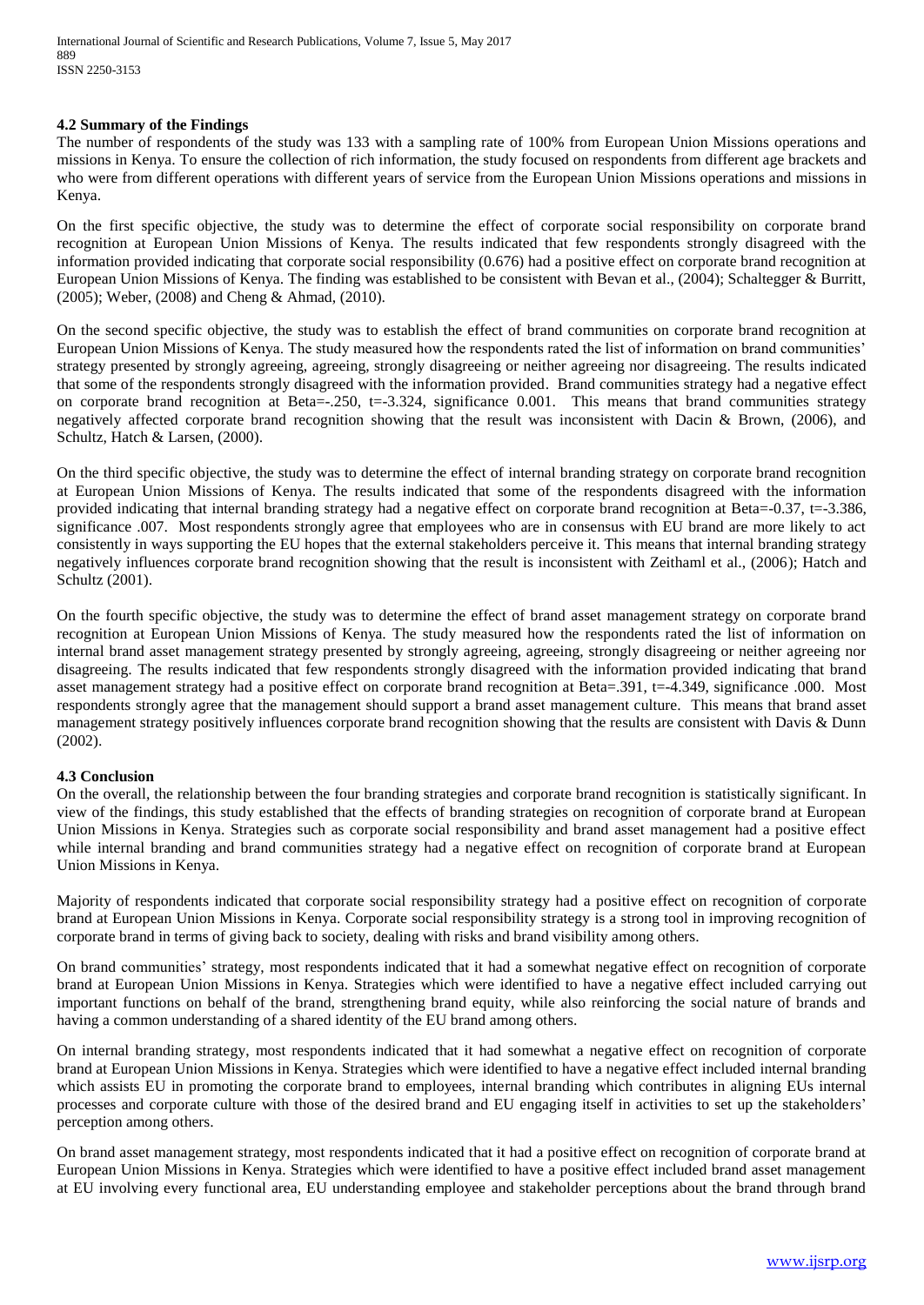ISSN 2250-3153

asset management, EU developing a brand asset management strategy towards achieving its brand vision goals and EU management supporting a brand asset management culture among others.

#### **4.4 Recommendations**

#### **4.4.1 Policy Recommendations**

Corporate social responsibility strategy should be regularly used especially in all EU operations in Kenya so as to continue enhancing the recognition of corporate brand at EU Missions in the country.

EU Missions operations in Kenya should focus on enhancing the use of brand communities' strategies in all operations so as to improve the recognition of corporate brand in terms of carrying out important functions on behalf of the brand, strengthening brand equity, while also reinforcing the social nature of brands and having a common understanding of a shared identity of the EU brand among others.

Internal branding strategy at the EU Missions operation mission ought to be enhanced as well so as to improve its effect on the recognition of corporate brand in terms of promoting the corporate brand to employees, contributing and aligning EUs internal processes and corporate culture with those of the desired brand, and EU engaging itself in activities to set up the stakeholders' perception among others.

Brand asset management strategy which was identified to have a positive effect on the recognition of corporate brand at EU Missions operations in Kenya should continue to be enhanced and used within the organisation.

#### **4.4.2 Recommendations for Further Research**

The research gap of this study focused on four key areas which focused on how recognition of corporate brand within organisations may be improved. The study therefore proposes that future research should be carried out in the following key areas: To investigate the effect of brand communities strategies on recognition of corporate brand in organisations in Kenya; and to investigate the effect of internal branding strategies on the recognition of corporate brand in organisations in Kenya.

#### **REFERENCES**

- Aaker, David A. (2004), *Brand Portfolio Strategy "Leveraging the Corporate Brand"* California Management Review, 46 (3), 6- 18.
- Aaker, David A. & Erich Joachimsthaler (2000), *Brand Leadership*, London Free Press.
- Abratt, R., & Mofokeng, T. N. (2001). *Development and management of corporate image in South Africa*. European Journal of Marketing, 35(3-4), 368-386.
- Akchin, D. (2001) *Non-profit marketing: just how far has it come?* Non-profit World 19(1), 33–5
- Andreasen A. R & Kotler P (2003) *Strategic Marketing for Non-profit Organisations*, Pearson Education, New York, NY.
- Alsem, K. J. & Kostelijk, E. (2008), *Identity based marketing: a new balanced marketing paradigm*. European Journal of Marketing, 42 (9/10), 907–914
- Azoulay, A. & Kapferer J. N. (2003). "*Do brand personality scales really measure brand personality?"* The Journal of Brand Management 11(2), 143-155.
- Bagozzi, R. P. & Utpal M. D. (2006), '*Antecedents and Purchase consequences of customer participation in Small Group Brand Communities'*, International Journal of Research in Marketing. 23 (1), 45–61
- Baldauf, Artur, Karen S. Cravens, & Gudrun Binder (2003), "*Performance Consequences of Brand Equity Management: Evidence from Organisations in the Value Chain",* Journal of Product and Brand Management, 12 (4), 220-236.
- Balmer, J. M. T. (2001), "*Corporate identity, corporate branding and corporate marketing: seeing through the fog"*, European Journal of Marketing, 35 (3/4), 248-91.
- Bevan, S., Isles, N., Emery, P., & Hoskins, T. (2004). *Achieving high performance: CSR at the heart of business. London:* The Work Foundation, London. 19-34
- Burmann, C., Jost-Benz, M., & Riley, N. (2009). *Towards an identity-based brand equity model.* Journal of Business Research, 62, 397-397.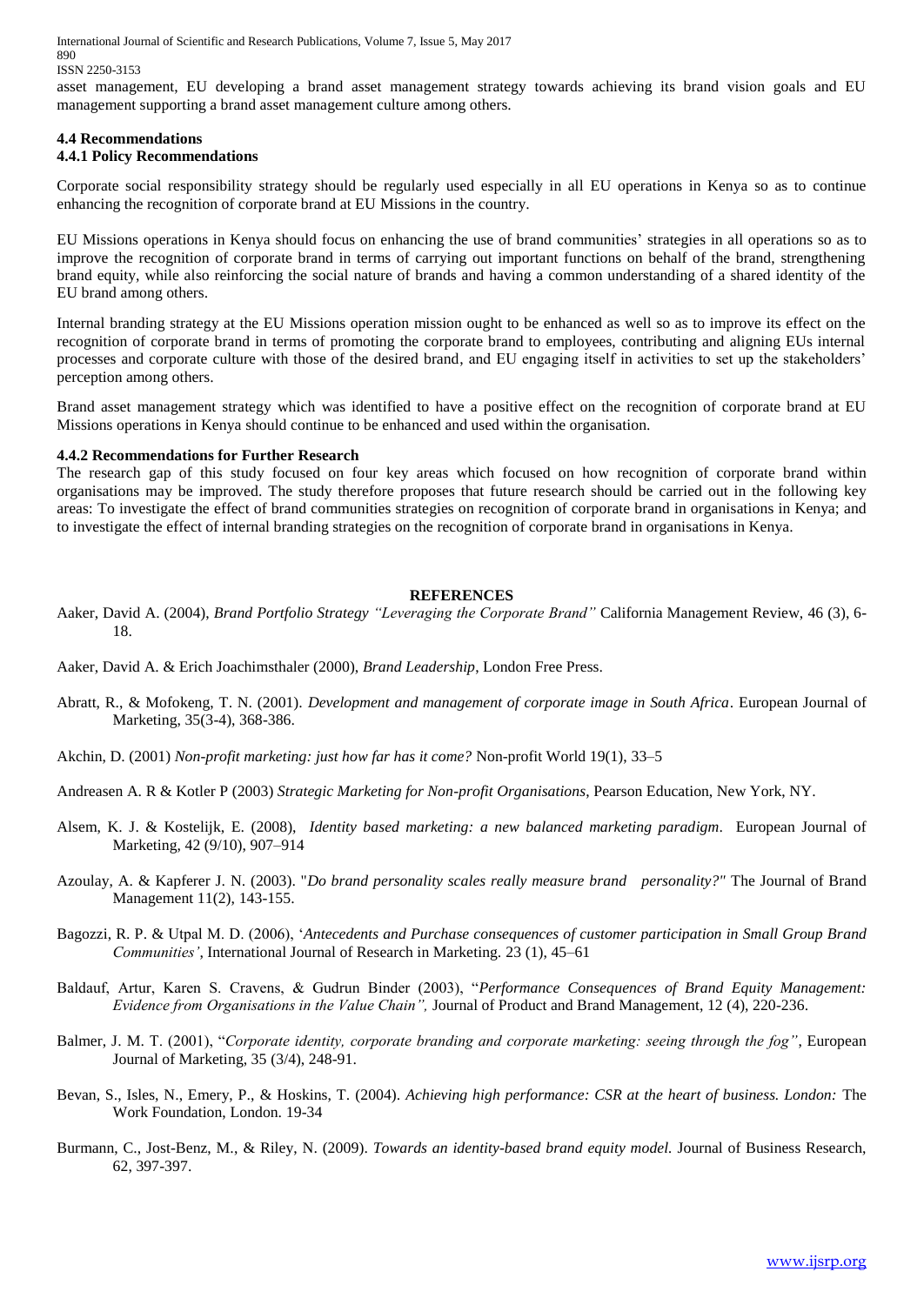- Bendixen, Mike, Kalala A. Bukasa & Russell Abratt (2003), *"Brand Equity in the Business-to- Business Market"*, Industrial Marketing Management, 33, 371-380.
- Berger, J., & Heath, C. (2007). *Where consumers diverge from others: Identity signalling and product domains*. Journal Consumer Research, 34(2), 121-134.
- Bhattacharya, C. B., & Korschun, D. (2008). *Stakeholder Marketing: Beyond The Four P's & the Customer*. Journal of Public Policy and Marketing, 27(1), 113–116.
- Blumenthal, Dannielle & Alan J. Bergstrom (2003), "*Brand Councils That Care: Towards the Convergence of Branding and Corporate Social Responsibility"*, Brand Management, 10 (4/5), 327-341.
- Bob Frame (2005) *corporate social responsibility: A challenge for the donor community*, Development in Practice, 15(3-4), 422- 432.

Boone, M. (2000), "*The importance of internal branding",* Sales & Marketing Management, 152 (9), 36-8.

- Bulmer, M. (2004), *Questionnaires, Benchmarks in Social Science Research Methods*, M., London, Sage Publications.
- Cheng, W. L., & Ahmad, J. ( 2010). *Incorporating stakeholder approach in corporate social responsibility (CSR): A case study at multinational corporations (MNCs) in Penang*. Social Responsibility Journal, 6 (4), 593-610.
- Chen, Arthur C.H. (2001), "*Using Free Association to Examine the Relationship Between Characteristics of Brand Associations and Brand Equity",* Journal of Product and Brand Management, 10 (7), 439-451.
- Connelly, L. M. (2008). Pilot studies. *Medsurg Nursing*, 17(6), 411-2.
- Crowther David & Aras Güler (2008), *Corporate Social Responsibility*, Denmark, Ventus Publishing ApS.
- Creswell, J. W. (2009). *Research design: Qualitative, quantitative, and mixed methods approaches*. Los Angeles, Sage Publications,
- Davis, S.M. (2000), *Brand Asset Management: Driving Profitable Growth through Your Brands,* San Francisco, CA, Jossey-Bass.
- De Chernatony, Leslie & Susan Segal-Horn (2001), "*Building on Services' Characteristics to Develop Successful Services Brands",* Journal of Marketing Management, 17.
- Dolnicar, S., Irvine, H. and Lazarevski, K. (2008), *"Mission or money? Competitive challenges facing public sector non-profit organisations in an institutionalised environment",* International Journal of Non-profit and Voluntary Sector Marketing, 13, 107-117.
- Dolnicar S, Lazarevski K (2009) *Marketing in non-profit Organisations: an international perspective*. International Marketing Review, 26 (3), 275-291.
- Doyle, Peter (2001), "*Building Value-Based Branding Strategies*, Journal of Strategic Marketing, 9 (1), 20-30.
- Eagle, L. & Kitchen, P. J. (2000) *IMC, brand communications, and corporate cultures client/advertising agency co-ordination and cohesion.* European Journal of Marketing, 34 (5/6), 667–686.
- Einwiller, S. & Will, M. (2002). *Towards an integrated approach to corporate branding - an empirical study.* Corporate Communications: An International Journal, 7(2), 100-109.
- Fill, C. (2001) *Essentially a matter of consistency: integrated marketing communications*. The Marketing Review, 1 (4), 409–425.
- Freeman, Edward. (2010) *Strategic Management: A Stakeholder Approach*, Cambridge, UK, Cambridge University Press.

Gobé, Marc (2001), *Emotional Branding: The New Paradigm for Connecting Brands to People*, New York, Allworth Press.

Gabrielsson, M. & P. Gabrielsson, 2003, '*Global Marketing Strategies of Born Globals and Globalising Internationals in the ICT field'*, Journal of Euromarketing 12 (3/4), 123–145.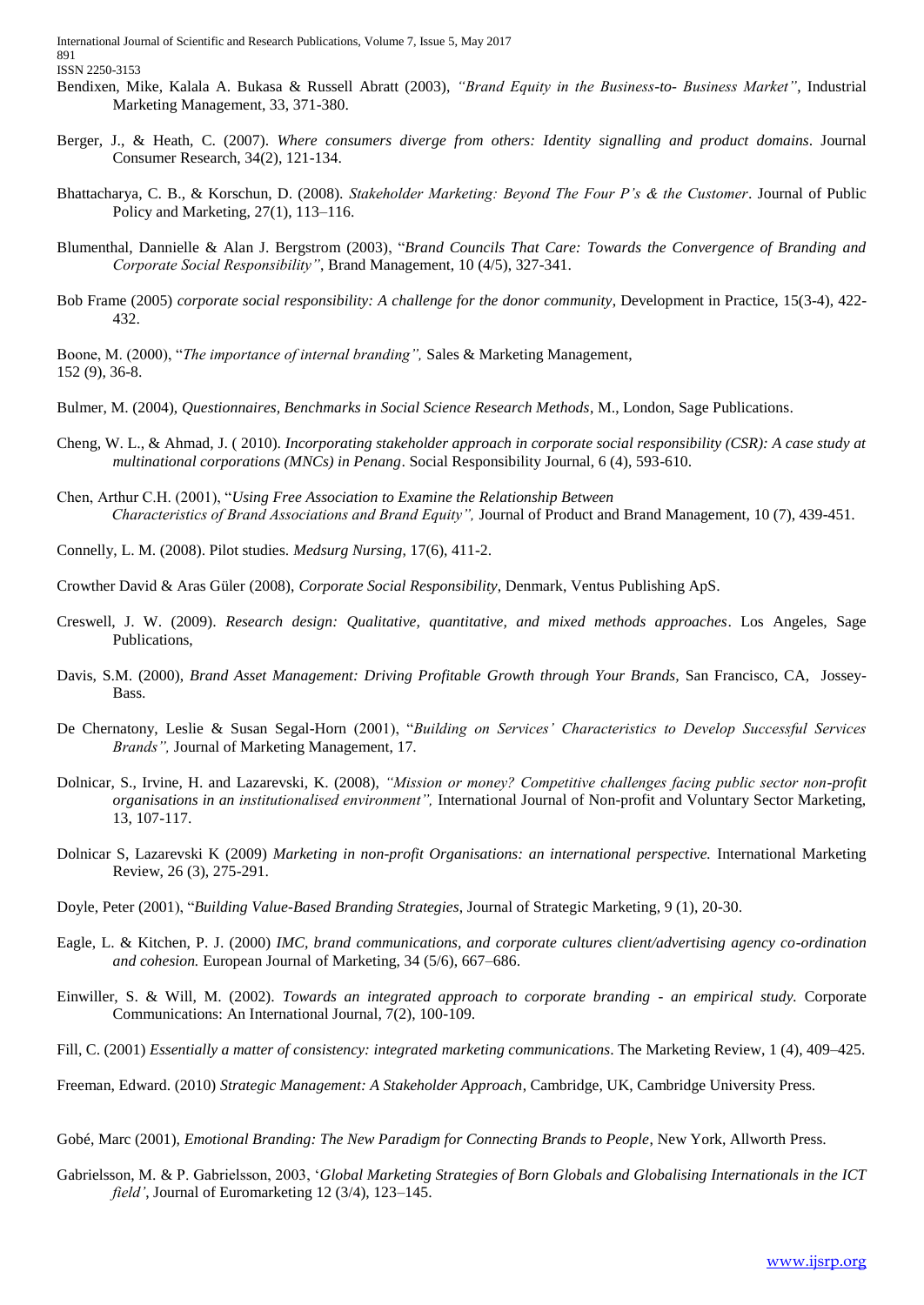- Geuens, M., Weijters, B., & Wulf, K. (2009). *A new measure of brand personality.* International Journal of Research in Marketing, 26, 97-107.
- Harris, F. & de Chernatony, L. (2001), *Corporate branding and corporate brand performance,* European Journal of Marketing, 35, 441-57.
- Hatch, M. J. & Schultz, M. (2001), *'Are the strategic stars aligned for your corporate brand'*, Harvard Business Review, February, 128-34.
- Hogg, M.A. & Vaughan, G.M. (2002) *Social Psychology*. 3rd Edition, London Prentice Hall.
- Haslam, S. A., Ellemers, N., Reicher, S. D., Reynolds, K. J., & Schmitt, M. T. (2010). *The social identity perspective today: The impact of its defining ideas*, New York, Psychology Press.
- Hatch, Mary Jo & Majken Schultz (2003), "*Bringing the Corporation into Corporate Branding"*, European Journal of Marketing, 37 (7/8), 1041-1064.
- Ind, N. (2004) *'Living the brand: How to transform every member of your organization into a brand champion*,' London, Kogan-Page.
- James E. & Rose-Ackerman S. (2013), *The Non-profit Enterprise in Market Economics*; UK, Taylor & Francis.
- Johnson G. & Scholes K. (2002). *Exploring Corporate Strategy, Text and Cases*, 6th Ed. Prentice Hall, Pearson Education Limited.
- Kapferer J. N. (2008), *The new strategic brand management, creating and sustaining brand equity long term,* Kogan Page, London
- Keller, K. L. (2003), *Strategic Brand Management: Building, Measuring, and Managing Brand Equity*, Upper Saddle River, NJ, Prentice-Hall.
- Kitchen, P. J., Brignell, J., Lit, T., & Jones, G. S. (2004), *The emergence of IMC: a theoretical perspective.* Journal of Advertising Research, 44 (1), 19–30.
- Knox, Simon & David Bickerton (2003), "*The Six Conventions of Corporate Branding",* European Journal of Marketing, 37 (7/8), 998-1016.
- Kotler, Philip (2000), *Marketing Management.* The Millennium Edition, Upper Saddle River, Prentice Hall.
- Kotler, P. & Kevin, L. K. (2005) *'Marketing Management,* Upper Saddle River, NJ, Prentice-Hall.
- Kressmann, F., Herrmann, A., Huber, F., Huber, S., & Lee, D. -J. (2006*). Direct and indirect effects of self-image congruence on brand loyalty.* Journal of Business Research, 59, 955-964.
- Laforet , S. (2010). *Managing brands: A contemporary perspective*. London: McGraw-Hill Education.
- Lambe, C. J., Wittmann, C. M. & Spekman, R. E. (2001), *Social Exchange Theory and Research on Business to Business Relational Exchange.* Journal of Business-to-Business Marketing, 8(3), 1-36.
- Laplume, A. O., Sonar, K., & Litz, R. A. (2008). *Stakeholder theory: Reviewing a theory that moves us*. Journal of Management, 34(6), 1152–1189.
- Logman, Marc (2004), "*The Logman Model: A Logical Brand Management Model",* Journal of Product and Brand Management, 13 (2), 94-104.
- Luostarinen, R. & M. Gabrielsson, (2004), '*Finnish perspectives of international entrepreneurship',* Handbook of Research on International Entrepreneurship, Cheltenham, Edward Elgar.
- McAdam, Rodney & Denis Leonard (2003), *"Corporate Social Responsibility in a Total Quality Management Context: Opportunities for Sustainable Growth"*, Corporate Governance, 3 (4), 36-45.
- McAlexander, James H., John W. Schouten, & Harold F. Koenig (2002), "*Building Brand Community"*, Journal of Marketing, 65, 38-54.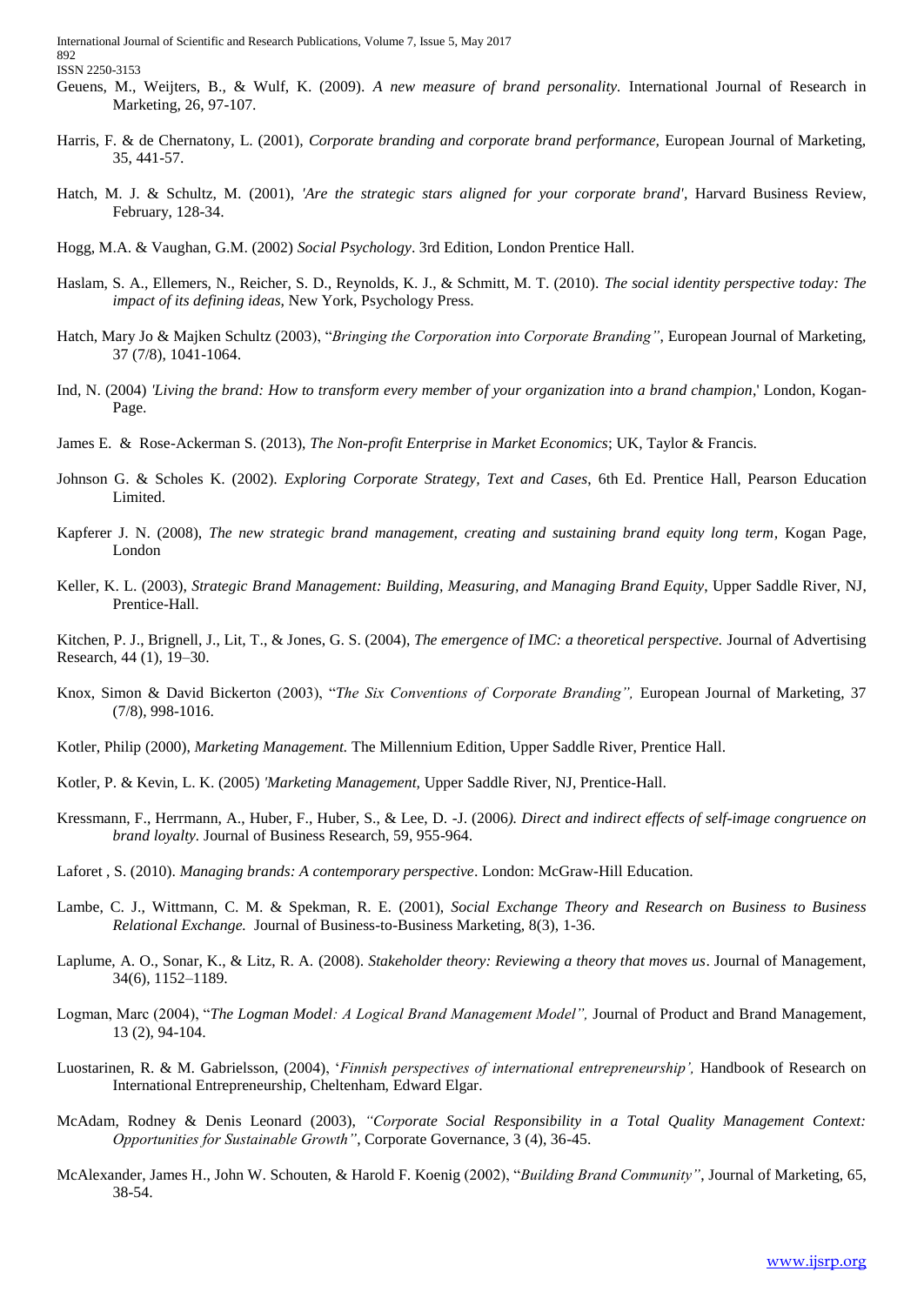Melewar, T. C. (2003), *Determinants of the Corporate Identity Construct; A review of the literature,* 9, (4), 195-220

Mugenda O. M. & Mugenda A. G. (2003). *Research methods: Quantitative and qualitative approaches*, Nairobi, ACTS Press.

Muniz, Albert M. Jr. & Thomas C. O'guinn (2001), "*Brand Community",* Journal of Consumer Research, 27, 412-432.

Ogula, P. (2005). *Research methods*. Nairobi, CUEA Press.

Peltier, J.W., Schibrowsky, J.A., & Schultz, D.E. (2003) *Interactive integrated marketing communication: combining the power of IMC, the new media and database marketing.* International Journal of Advertising, 22 (1), 93–115.

Porter, M. E., & Kramer, M. R. (2006). *The link between competitive advantage and corporate social responsibility*. Harvard Business Review, 84(12), 78-92.

Pringle, H. & William, G. (2001) *'Brand manners: How to create the self-confident organization to live the brand'*, Hoboken, NJ, John Wiley & Sons.

- Ruf, B. M., Muralidhar, K., Brown, R. M., Janney, J. J., & Paul, K. (2001). *An empirical investigation of the relationship between change in corporate social performance and financial performance: A stakeholder theory perspective*. Journal of Business Ethics, 32, 143–156.
- Schaltegger, S. & Burritt, R. (2005). *Corporate Sustainability*. In H . Folmer & T. Tietenberg, (Eds.), The International yearbook of environmental and resource economics, Cheltenham, UK: Edward Elgar.
- Simões, Claudia, Sally Dibb & Raymond P. Fisk. (2005), *"Managing corporate identity: an internal perspective.*" Journal of the Academy of Marketing Science 33 (2) 153-168.
- Simon Knox & David Bickerton, (2003) "*The six conventions of Corporate Branding*", European Journal of Marketing, (37),7/8, 998 – 1016.
- Shanghverzy T. (2003), *Market and community as strategies for change*, International handbook of educational change (1), Dordrecht, Kluwer Academic Publishers.
- Schultz, M. & de Chernatony, L (2002), *Introduction: The challenges of corporate branding, Corporate reputation*, 5, ( 2/3) 109 – 113.
- Schultz, M., Mary, J. H. & Morgan, H. L., (2000) *'The expressive organization: Linking identity, reputation, and the corporate brand*', New York, Oxford University Press.
- Stephenson, A. (2009). *The Pursuit of CSR and Business Ethics Policies: Is it a source of competitive advantage for organizations?* The Journal of American Academy of Business, 14(2), 251–262.
- Susan, F. (2005), "*Marketing and non-profit organizations*", Henley Manager Update, 16 (3), 1-8.
- Tajfel, H., & Turner, J. C. (1979). *An integrative theory of intergroup conflict. The social psychology of intergroup relations,*  Monterey, CA, Brooks-Cole.
- Turner, John C., & Katherine J. Reynolds, (2001), "*The social identity perspective in intergroup relations: Theories, themes, and controversies.*" Blackwell handbook of social psychology: (4) 133-152.
- UNRISD (2003) 'Corporate social responsibility and development: towards a new agenda?', summary of presentations made at the UNRISD Conference of the same title, 17–18 November, Geneva.
- Ruvio, A. (2008). *Unique like everybody else? The dual role of consumers' need for uniqueness.* Psychology and Marketing, 25(5), 444-464.
- Vignoles, V. L., Chryssochoou, X., & Breakwell, G. M. (2000). *The distinctiveness principle: Identity, meaning, and the bounds of cultural relativity*. Personality and Social Psychology Review, 4(4), 337-354.
- Waldman, D. A., Siegel, D. S., & Javidan, M. (2006). *Components of CEO transformational leadership and corporate social responsibility*. Journal of management studies, 43(8), 1703-1725.
- Weber, M. (2008). *The business case for corporate social responsibility: a company-level measurement approach for CSR*. European Management Journal, 26(4), 247-261.